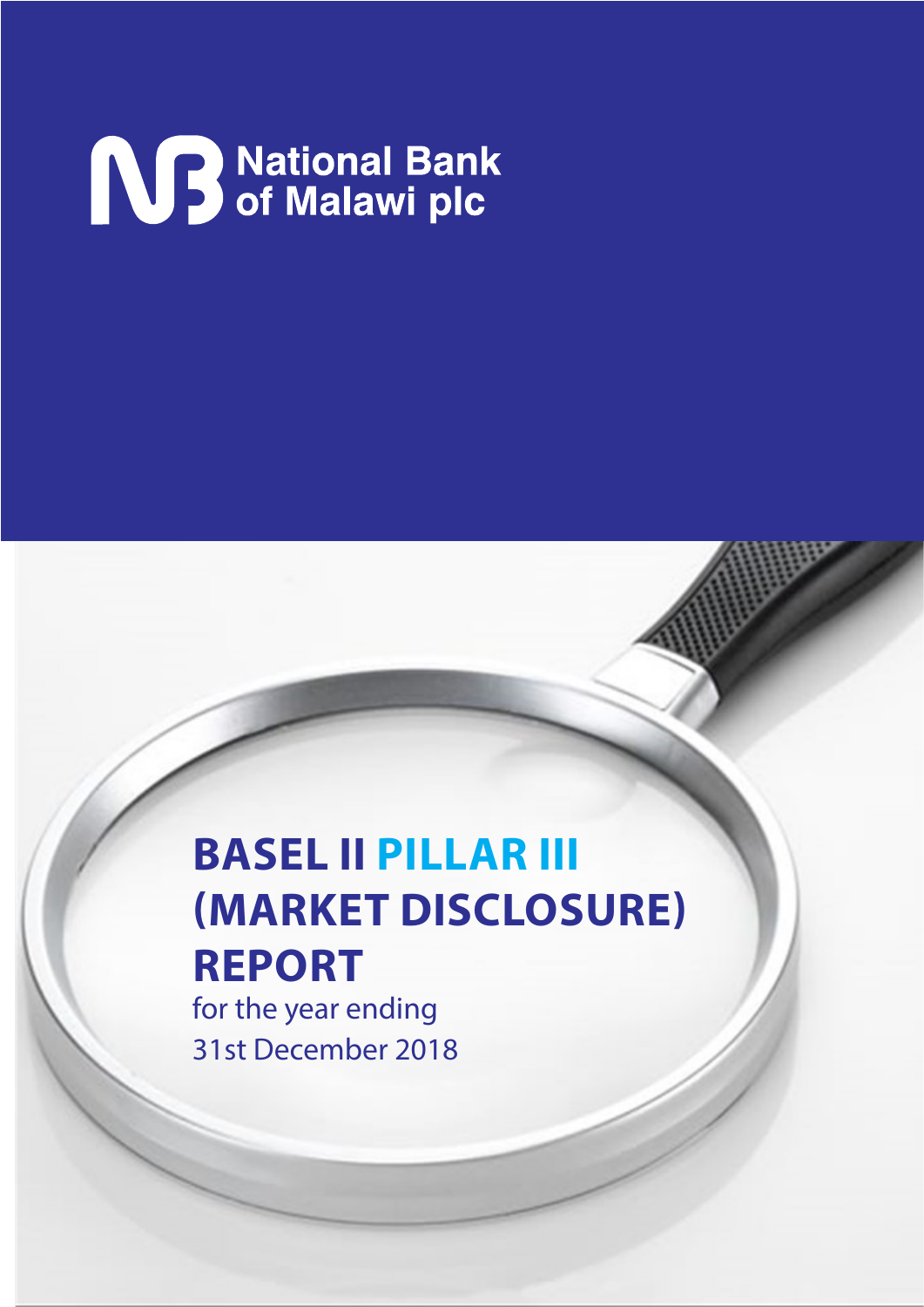|    | Contents |                                                                                          |  |
|----|----------|------------------------------------------------------------------------------------------|--|
|    | 1.1.     |                                                                                          |  |
|    | 1.2.     |                                                                                          |  |
|    | 1.3.     |                                                                                          |  |
|    | 1.4.     |                                                                                          |  |
| 2. |          |                                                                                          |  |
|    | 2.1.     |                                                                                          |  |
|    | 2.2.     |                                                                                          |  |
|    | 2.3.     |                                                                                          |  |
| 3. |          |                                                                                          |  |
|    | 3.1.     |                                                                                          |  |
|    | 3.2.     |                                                                                          |  |
| 4. |          |                                                                                          |  |
|    | 4.1.     |                                                                                          |  |
|    | 4.2.     |                                                                                          |  |
|    | 4.3.     |                                                                                          |  |
|    | 4.4.     |                                                                                          |  |
|    | 4.5.     |                                                                                          |  |
|    | 4.6.     |                                                                                          |  |
|    | 4.7.     | Maximum exposure to credit risk Disregarding Collateral or other credit enhancements  15 |  |
| 5. |          |                                                                                          |  |
|    | 5.1.     |                                                                                          |  |
|    | 5.2.     |                                                                                          |  |
|    | 5.3.     |                                                                                          |  |
|    | 5.4.     |                                                                                          |  |
| 6. |          |                                                                                          |  |
|    | 6.1.     |                                                                                          |  |
|    | 6.2.     |                                                                                          |  |
|    | 6.3.     |                                                                                          |  |
|    | 6.4.     |                                                                                          |  |
| 7. |          |                                                                                          |  |
|    | 7.1.     |                                                                                          |  |
| 8. |          |                                                                                          |  |
|    | 8.1.     |                                                                                          |  |
|    | 8.2.     |                                                                                          |  |
|    | 8.3.     |                                                                                          |  |
| 9. |          |                                                                                          |  |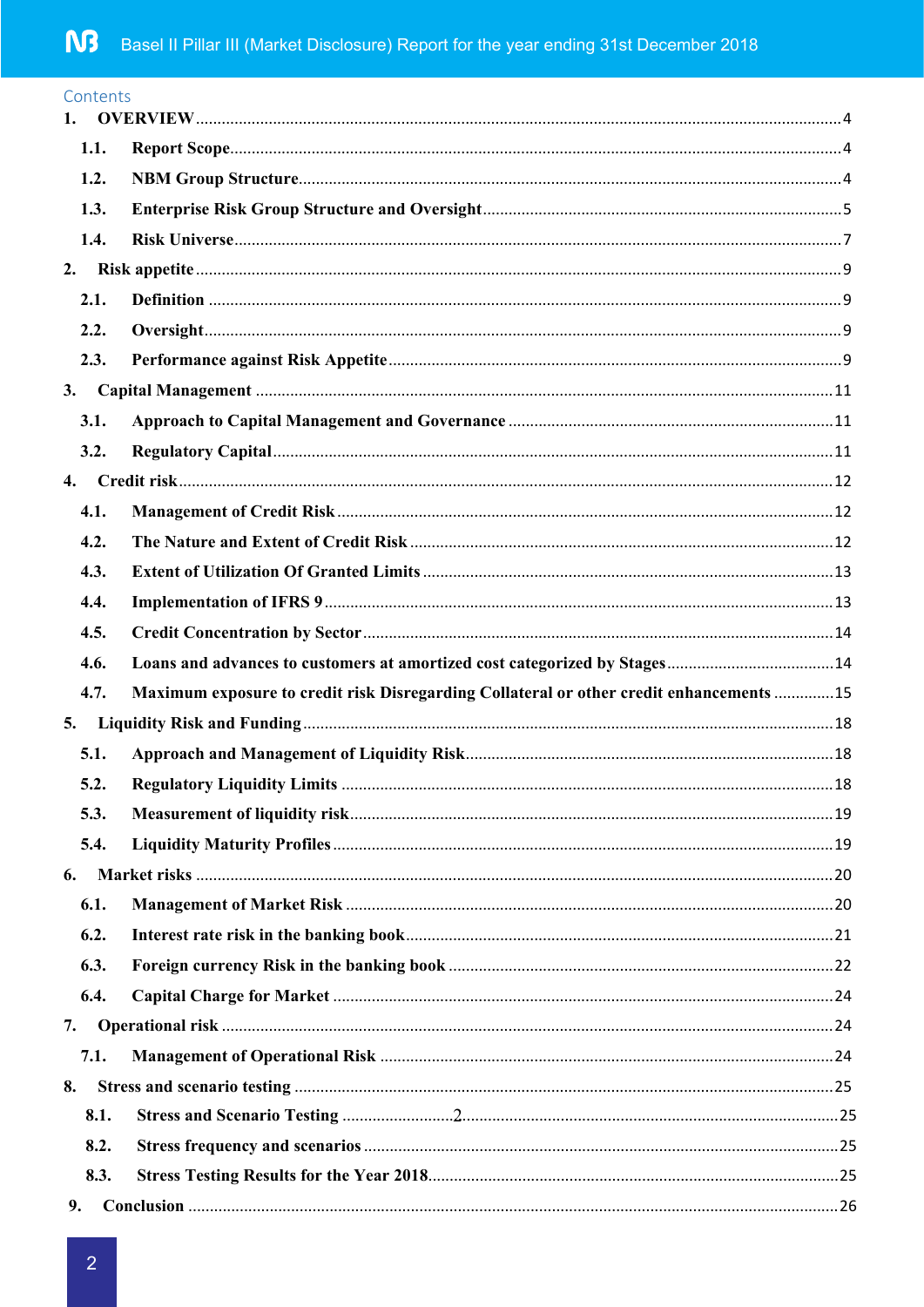### **1. OVERVIEW**

#### **1.1. Report Scope**

The Market Disclosure report for National Bank of Malawi (NBM) group is issued to show how the Bank manages enterprise risk in compliance with Pillar III Market Risk Disclosures guidelines. It discloses the scope of application of Basel II, capital, particular risk exposures and risk assessment processes, and hence the capital adequacy of National Bank of Malawi plc (NBM).

The report's qualitative and quantitative risk disclosures provide a comprehensive view on the risk profile of NBM Group. The report also includes information that is contained within the audited consolidated financial statements as reported in the Group's Financial Report 2018.

#### **1.2. NBM Group Structure**

National Bank of Malawi PLC was established on 1st July 1971 through an amalgamation of the interests of Standard Chartered Bank and Barclays Bank DCO. The Bank was listed on the Malawi Stock Exchange on 21st August 2000 with a total of 450,000,000 issued ordinary shares of K1 each. The group provides retail, corporate, long-term/development finance and investment banking as well as stock broking, insurance and pension administration services in Malawi through 8 subsidiaries and a network of 32 Service Centres in Malawi.

The subsidiary and associate companies of the Bank are shown below

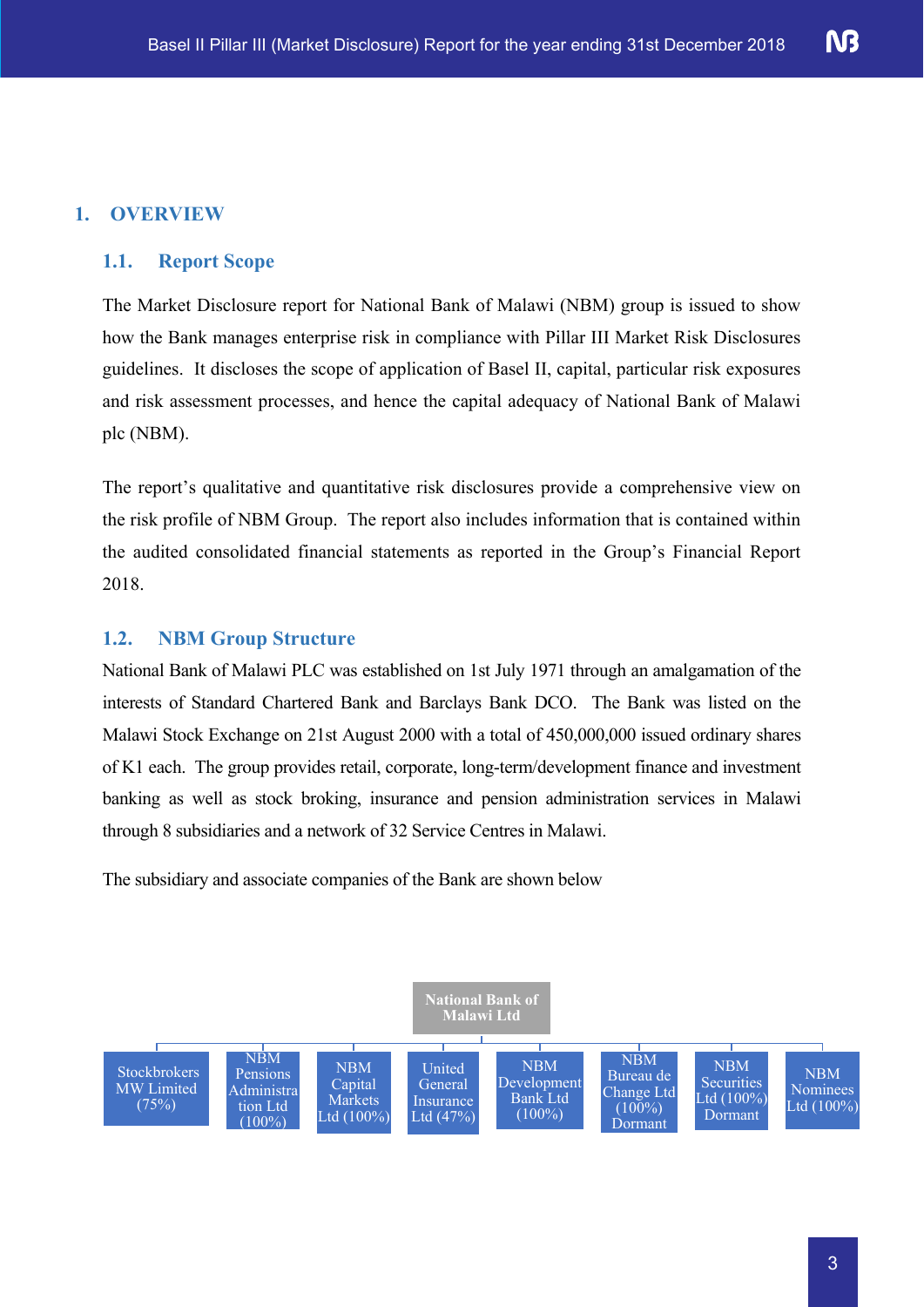#### **1.3. Enterprise Risk Group Structure and Oversight**

The Group's approach to risk management is based on a well-established governance process and relies both on individual responsibility and collective oversight, supported by comprehensive reporting. This approach balances stringent corporate oversight with independent risk management structures within the business units.

The following are the main governance structure for enterprise risk management:

#### **1.3.1. The Board**

The Board has overall responsibility for the establishment and oversight of the Group's risk management framework. The Board develops the risk appetite, risk tolerance limits appropriate to the Group's strategy, and requires that management maintain an appropriate system of internal controls to ensure that these risks are managed within the agreed parameters. The Board delegates risk related responsibilities to five Board committees namely; the Risk Committee, the Credit Committee, the Audit Committee, the Appointments, Remuneration and Governance Committee, and the Related Parties Committee. The Board Committees comprise of a non-executive membership only and they report regularly to the Board on their activities.

#### **1.3.1.1. The Board Risk Committee**

The Board Risk Committee has responsibility for the risk management in the Group as delegated by the Board. Its main responsibility is to have the overall oversight in the credit, market, liquidity and operational risks management as well as any other risks that the Group may be exposed to in its course of business. It is also responsible for reviewing management performance in implementing the Group's strategic plan and ensures that the Group's activities are consistent with the policies agreed by the Group's Board and Directives of the RBM and other regulatory requirements.

#### **1.3.1.2. The Board Audit Committee**

The Board Audit Committee is responsible for conducting an independent check to ensure compliance with the Group's risk management policies, procedures and controls, and for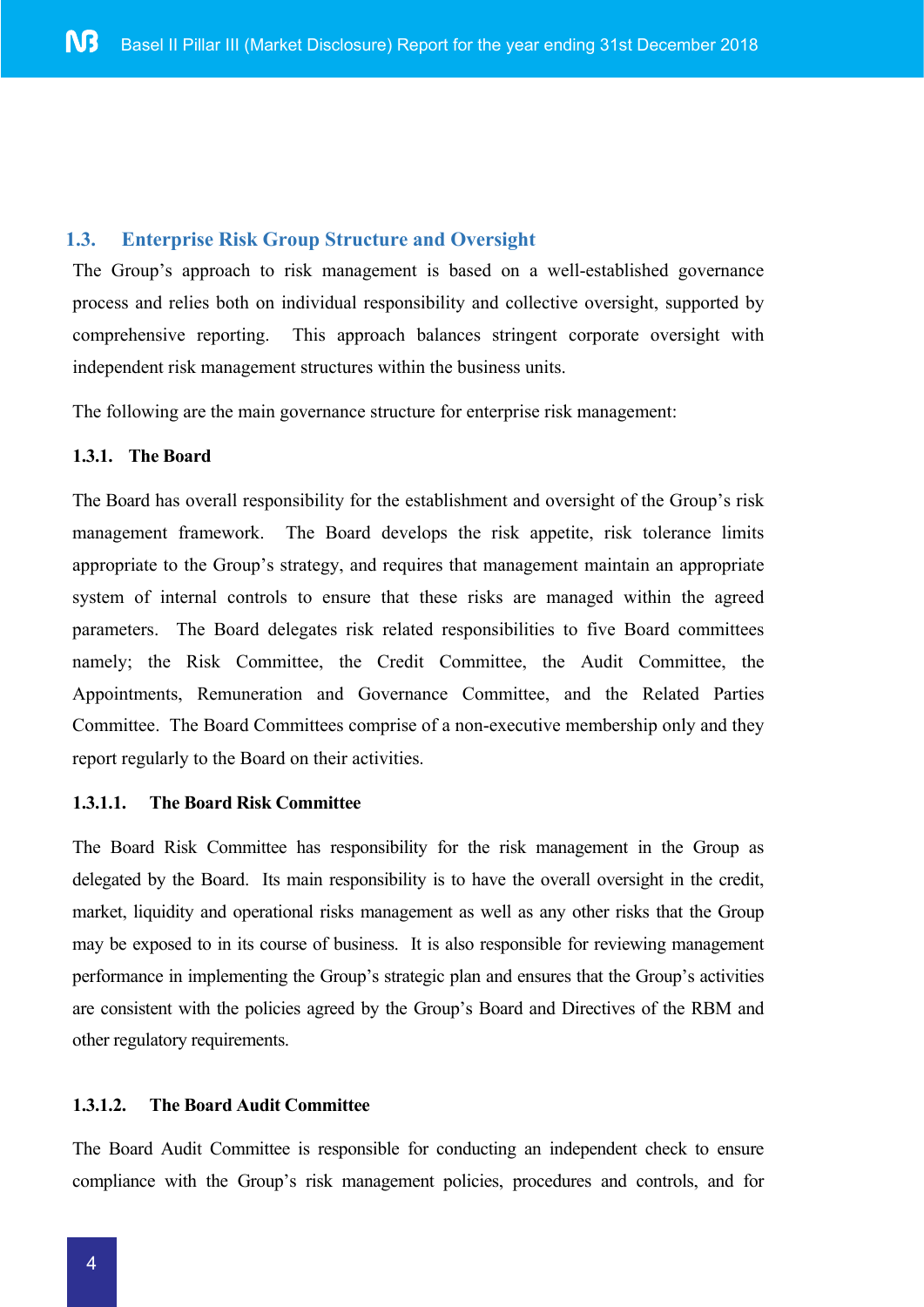reviewing the adequacy of the risk management framework in relation to the risks faced by the Group. The Board Audit Committees are assisted in these functions by an Internal Audit Division which undertakes both regular and ad-hoc reviews of risk management controls and procedures whose results are reported directly to Board Audit Committee.

#### **1.3.1.3. The Board Credit Committee**

The Board Credit Committee is responsible for oversight of the Group's overall credit risk management issues. The committee is responsible for reviewing and approving the Group's credit policies including provisioning, large loan exposures, counter-party lending and dealing lines.

#### **1.3.1.4. The Appointments, Remuneration and Governance Committee**

The Appointments, Remuneration and Governance Committee is responsible for nominations and vetting of director appointments, good governance practices, ensuring that the Group has a robust succession plan, that the Group's human resources are best utilised, and that members of staff are remunerated commensurately with their responsibilities and effectiveness.

#### **1.3.2. Enterprise Risk Management at Senior Management Level**

At management level, the Enterprise Risk Committee (ERCO) provides a holistic oversight of the risks affecting the Group and the control measures that should be put in place to mitigate the risks and thereby reduce the potential losses. In addition, the other management Committees such as the Asset and Liability Committee (ALCO), Credit Committee and IT Policy Committee (ITPC) are all responsible for developing and monitoring the Group's risk management policies in their specified areas.

The Group's Enterprise risk management policies are established to identify and analyse the risks faced by the Group, to set appropriate risk limits and controls, and to monitor and adhere to those policies and controls. Risk management policies and systems are reviewed regularly to reflect changes in market conditions, products and services offered. The Group strives to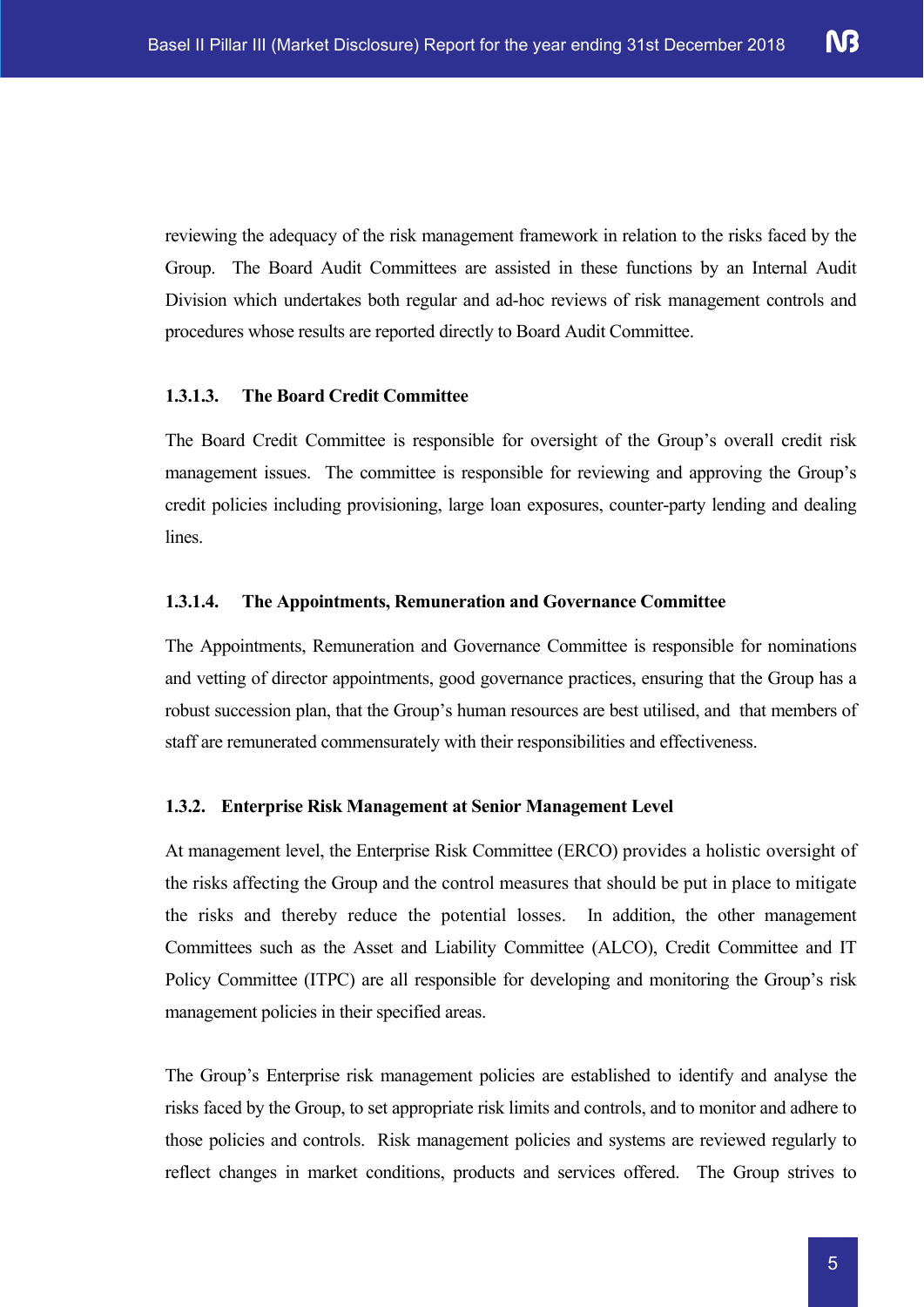maintain a disciplined and constructive control environment, in which all employees understand their roles and obligations.

#### **1.4. Risk Universe**

NBM Group's risk universe is defined, actively managed and monitored in terms of the Enterprise Risk Management Framework with its subsidiary policies. A summary table of the key risk types impacting the group is provided below;

| N <sub>0</sub> | <b>Risk Type</b>      | <b>Risk Issue</b>                                                                                                                                                                                                                                                                                                                                                                                                                                                                                                                                                                                                                                                                                                                      | <b>Risk</b>   |
|----------------|-----------------------|----------------------------------------------------------------------------------------------------------------------------------------------------------------------------------------------------------------------------------------------------------------------------------------------------------------------------------------------------------------------------------------------------------------------------------------------------------------------------------------------------------------------------------------------------------------------------------------------------------------------------------------------------------------------------------------------------------------------------------------|---------------|
|                |                       |                                                                                                                                                                                                                                                                                                                                                                                                                                                                                                                                                                                                                                                                                                                                        | <b>Rating</b> |
| 1.             | <b>Political risk</b> | Political risk is the risk that an investment's<br>returns could suffer as a result of political<br>changes or instability in a country.                                                                                                                                                                                                                                                                                                                                                                                                                                                                                                                                                                                               | Medium        |
|                |                       | Political risk is rated moderate. The rating is<br>heightened as the General Election approaches as<br>the political environment is envisaged to be very<br>The Bank's business may be<br>competitive.<br>affected if a new Party win the elections as they<br>may usher in new economic policies. The Bank<br>will remain neutral in its dealings with the<br>Government.                                                                                                                                                                                                                                                                                                                                                             |               |
| 2.             | <b>Strategic Risk</b> | Strategic risk is the risk that failed business<br>decisions, or lack thereof, may pose to a<br>company.<br>Strategic risk is rated high. There have been calls<br>for interest capping which will have negative<br>effect on the Bank's operations and profitability.<br>Further the Reserve Bank of Malawi issued a<br>Supervision of Domestically<br>Directive<br>on<br>Systemically Important Banks (SIB'S) which will<br>require SIB's to set aside additional capital of<br>between 1.00% and 3.5%. To mitigate the risk,<br>the bank is increased it lending to its customer<br>and the later by implementing the Advanced<br>Measurement Approach for Operational Risk and<br>Internal Ratings Based Approach for Credit Risk. | High          |
| 3.             | <b>Credit Risk</b>    | Credit Risk is the likelihood that a debtor or<br>financial instrument issuer is unwilling or unable<br>to pay interest or repay the principal according to<br>the terms specified in a credit agreement resulting<br>in economic loss to the Bank.                                                                                                                                                                                                                                                                                                                                                                                                                                                                                    | Low           |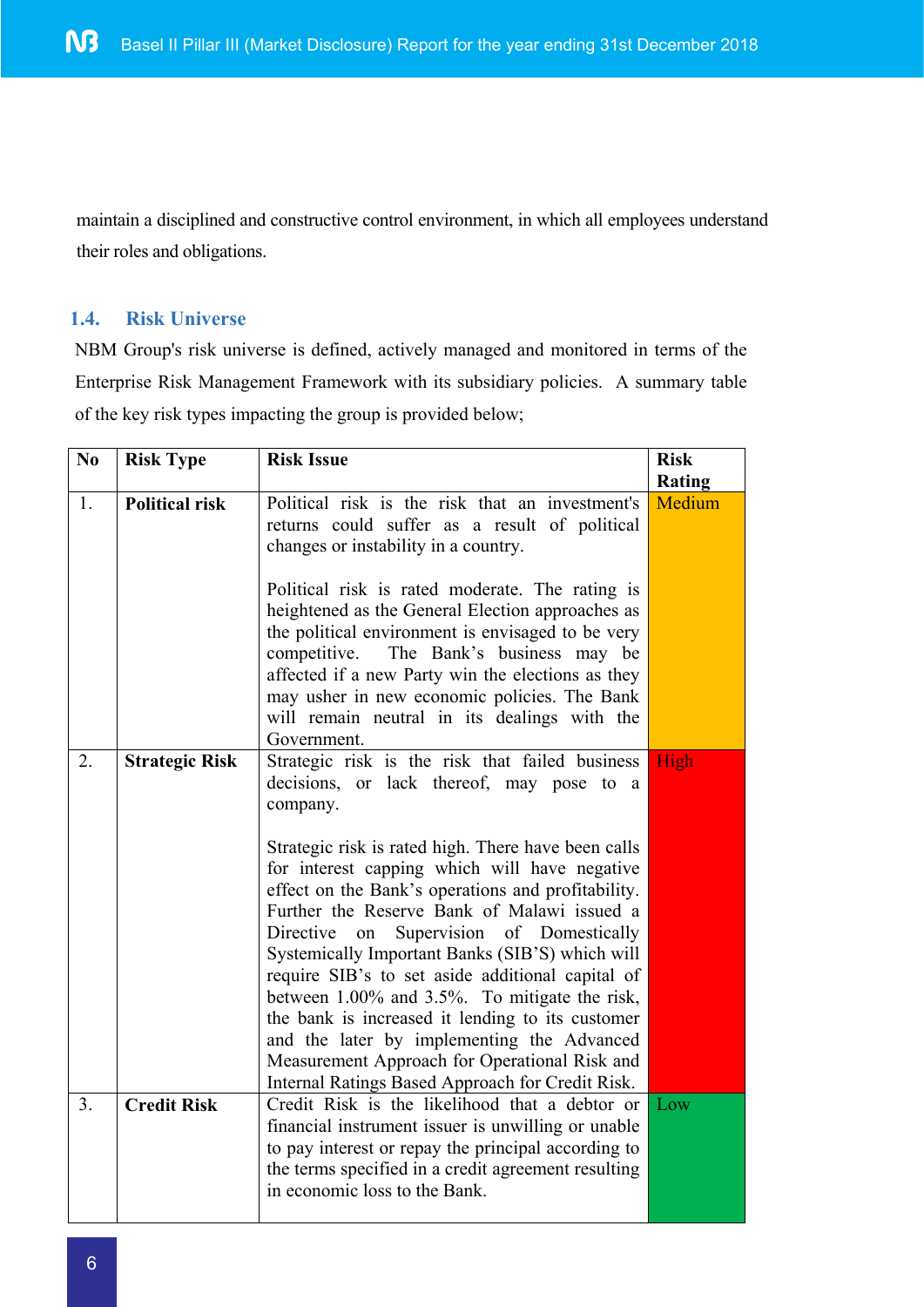|    |                    | Credit risk is rated low. The ratio of NPLs was at                                                   |        |
|----|--------------------|------------------------------------------------------------------------------------------------------|--------|
|    |                    | 4.07% as at 31 December, 2018 which was                                                              |        |
|    |                    | within the Risk Appetite of within $3\%$ to $5\%$ .                                                  |        |
| 4. | <b>Market Risk</b> | Market risk is the risk of losses in on and off-                                                     | Low    |
|    |                    | balance sheet positions arising from adverse                                                         |        |
|    |                    | movements in market prices. In accordance to the                                                     |        |
|    |                    | Basel II risk categories market risk shall                                                           |        |
|    |                    | comprise of interest rate risk, foreign exchange                                                     |        |
|    |                    | rate risk and price risk.                                                                            |        |
|    |                    | Market risk is rated low. The Bank operated                                                          |        |
|    |                    | within the set limits and liquidity ratios were                                                      |        |
|    |                    | above the regulatory and internal limits.                                                            |        |
| 5. | <b>IT Risk</b>     | IT Risk is the potential that a given threat will                                                    | High   |
|    |                    | exploit vulnerabilities of an asset or group of                                                      |        |
|    |                    | and<br>thereby<br>harm<br>assets<br>cause<br>the<br>to                                               |        |
|    |                    | organization.                                                                                        |        |
|    |                    | IT risk was rated high due to increased cyber                                                        |        |
|    |                    | security exposures and some unresolved system                                                        |        |
|    |                    | issues.                                                                                              |        |
| 6. | Operational        | Operational Risk is the risk of loss resulting from                                                  | High   |
|    | <b>Risk</b>        | inadequate or failed internal processes, people,                                                     |        |
|    |                    | and systems and from external events.                                                                |        |
|    |                    | Operational risk is rated high due to system                                                         |        |
|    |                    | failures arising from network outages, rising                                                        |        |
|    |                    | general ledger differences and some unresolved                                                       |        |
|    |                    | internal audit issues.                                                                               |        |
| 7. | Compliance         | Compliance Risk is the risk of legal or regulatory                                                   | Medium |
|    | <b>Risk</b>        | sanctions, material financial loss or damage to                                                      |        |
|    |                    | reputation that the Bank may suffer as a result of                                                   |        |
|    |                    | failure to comply with laws, regulations, rules,<br>self-regulatory organization standards and codes |        |
|    |                    | of conduct applicable to its activities.                                                             |        |
|    |                    |                                                                                                      |        |
|    |                    | Compliance risk was rated moderate. The Bank                                                         |        |
|    |                    | adhered to all laws and Directives issued by the                                                     |        |
|    |                    | Reserve Bank of Malawi (RBM).                                                                        |        |
| 8. | Project            | Project risk is an uncertain event or condition                                                      | High   |
|    | implementation     | that, if it occurs, has a positive or negative effect                                                |        |
|    | <b>Risk</b>        | on a project's objectives such as scope, schedule,<br>cost or quality.                               |        |
|    |                    |                                                                                                      |        |
|    |                    | Project risk was rated high. This was largely due                                                    |        |
|    |                    | to project time overruns which resulted to some                                                      |        |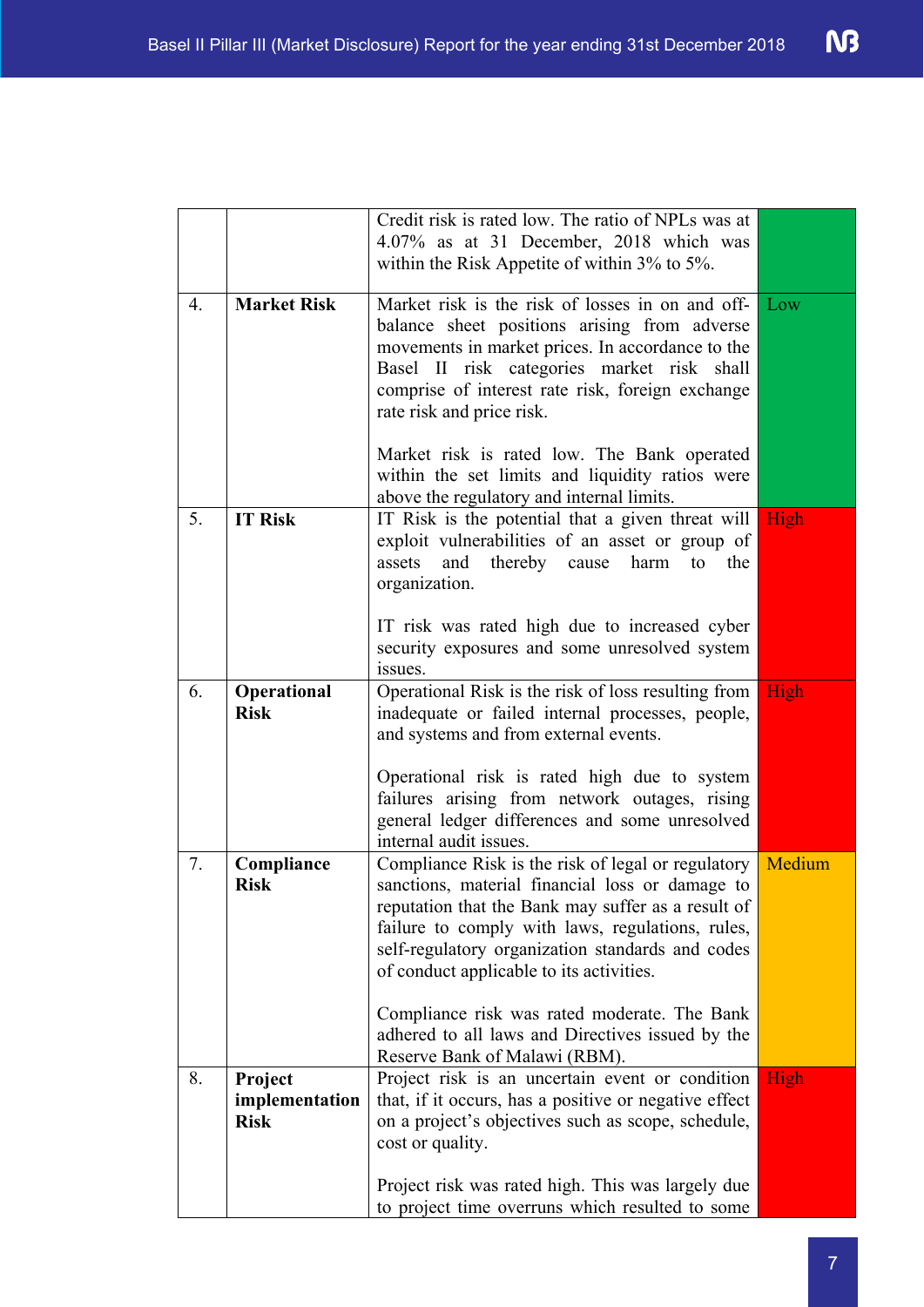|  | projects being delayed. |  |
|--|-------------------------|--|
|  |                         |  |

#### **2. Risk appetite**

#### **2.1. Definition**

Risk appetite is the amount and type of risk that the NBM Group is able and willing to accept in pursuit of its business objectives. The risk appetite must not exceed the Group's risk capacity (i.e. the maximum amount of risk that the Group can take). The risk appetite therefore reflects the tolerance and willingness to accept risk and our ability to exploit business opportunities.

The Group's risk appetite includes qualitative statements as well as quantitative measures expressed relative to earnings, capital, liquidity and other relevant measures. Qualitatively, the Group expresses risk appetite in terms of policies, processes, procedures, statements and controls meant to limit risks that may or may not be quantified.

#### **2.2. Oversight**

The Board has the overall responsibility for the establishment and oversight of the Bank's risk appetite. The Board has developed risk appetite and risk tolerance limits appropriate to the Bank's strategy and require that Senior Management maintains an appropriate system of internal controls to ensure that these risks are managed within the agreed parameters.

#### **2.3. Performance against Risk Appetite**

The risk appetite metrics is cascaded down to all business units to ensure monitoring and compliance. While prudent and appropriately conservative, the risk appetite is enabling the businesses to operate within a set risk range, as well as promoting competitive but sustainable growth and returns. Overall, the Bank performance was within the set risk appetite metrics except for a few as detailed below;

| <b>Quantitative Indicators</b>        | <b>Risk Appetite 2018 Position</b> | Dec 2018  | <b>Comments</b>      |
|---------------------------------------|------------------------------------|-----------|----------------------|
| 1. Capital adequacy                   |                                    |           |                      |
| Risk Based capital ratio I (Basel II) |                                    |           |                      |
| approach)                             | 10\% to 15 \%                      | $14.12\%$ | Within Risk Appetite |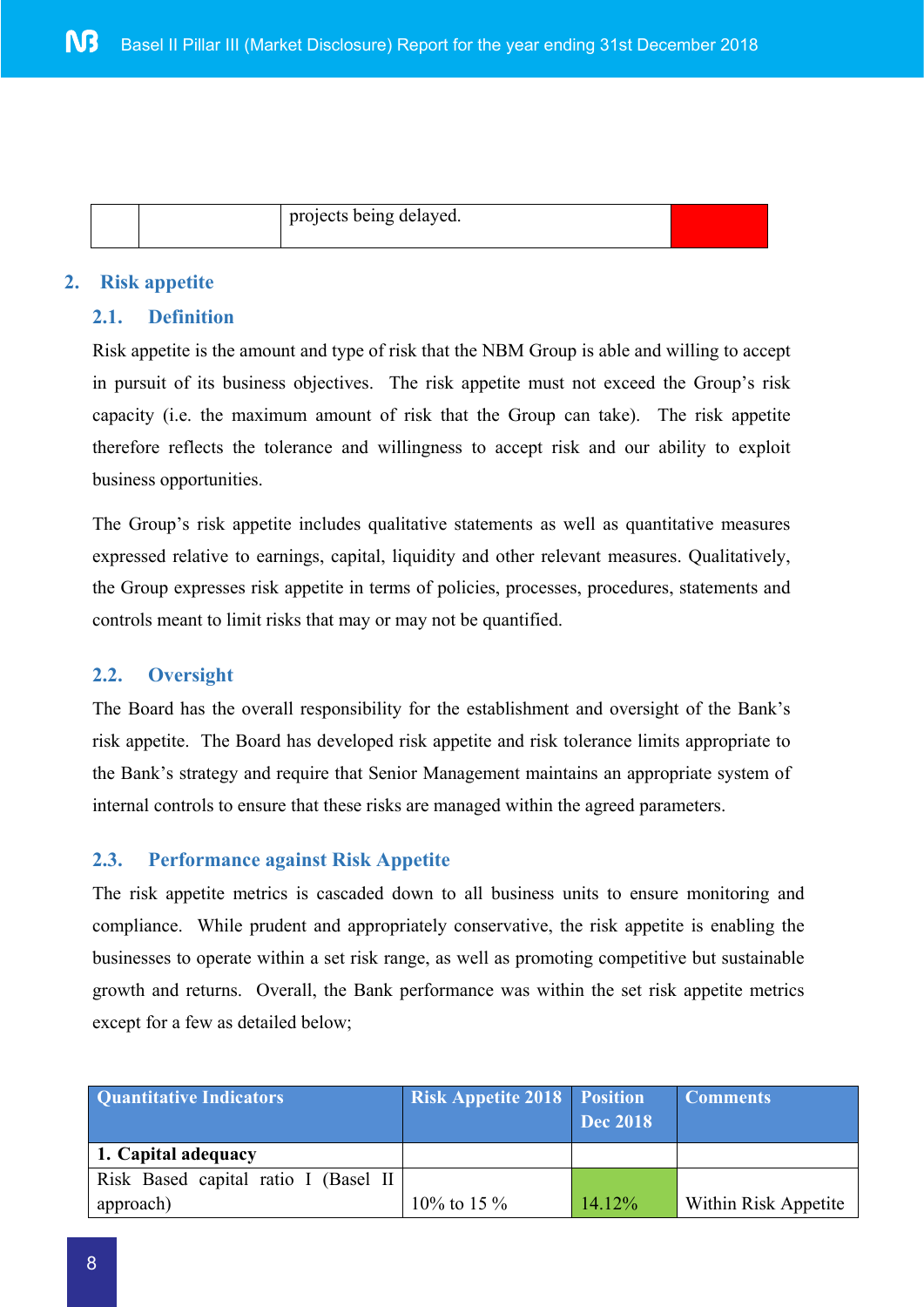| Risk Based capital ratio II (Basel II    |                     | 19.06%     | Within Risk Appetite  |
|------------------------------------------|---------------------|------------|-----------------------|
| approach)                                | 15% to 20%          |            |                       |
| Leverage Ratio                           | $\geq 5\%$          | 11.16%     | Within Risk Appetite  |
| 2. Credit Risk                           |                     |            |                       |
| Total loans and advances to total        | 76.25% to 86.25%    | 70.63%     | Below Risk Appetite.  |
| deposits                                 |                     |            |                       |
| Non-Performing loans to total loans      | 3% to 5%            | 4.07%      | Within Risk Appetite  |
| and advances                             |                     |            |                       |
| Finance:<br>Real Estate<br>Loans<br>and  | $<$ 50%             | 17.69%     | Within Risk Appetite  |
| Advances                                 |                     |            |                       |
| Unsecured Credit Facilities: Loans and   | $<$ 20%             | 16.28%     | Within Risk Appetite  |
| Advances                                 |                     |            |                       |
| <b>3. Concentration Risk</b>             |                     |            |                       |
| Total large exposures to Core capital    | $<\!\!400\!\%$      | 256.87%    | Within Risk Appetite  |
| Top 10 depositors to total deposits      | $\leq$ 25%          | 11.51%     | Within Risk Appetite  |
| Top 10 borrowers to total capital        | $\leq 35\%$         | 52.86%     | *Above<br><b>Risk</b> |
| employed                                 |                     |            | appetite.             |
| <b>Total exposure to Related Parties</b> | <25%                | 20.72%     | Within Risk Appetite  |
| Total exposure to a Counterparty         | $\leq$ 25%          | 26.34%     | Above Risk Appetite   |
| Foreign Currency Lending Ratio           | $<85\%$ - June 2018 | 72.57%     | Within Risk Appetite  |
| 4. Equity Investment Risk Profile        |                     |            |                       |
| <b>Exposure: Core Capital</b>            | <25%                | 15.72%     | Within Risk Appetite  |
| 5. Operational Risk                      |                     |            |                       |
| Total Operational Risk Loss : Core       | $< 0.1\%$           | 0.63%      | Above Risk Appetite   |
| Capital                                  |                     |            |                       |
| Internal Fraud Loss: Core Capital        | $< 0.03\%$          | 0.03%      | Within Risk Appetite  |
| <b>External Fraud Loss: Core Capital</b> | $< 0.07\%$          | 0.02%      | Within Risk Appetite  |
| Total loss on Electronic Transactions    | 0.05%               | 0%         | Within Risk Appetite  |
| :Total income                            |                     |            |                       |
| 6. Performance                           |                     |            |                       |
| Return on Equity before tax              | $>20\%$             | 26.89%     | Within Risk Appetite  |
| Annual cost to income ratio              | $\leq 51\%$         | 60.00%     | Above Risk Appetite   |
| Fixed assets to Total assets             | $\leq$ 12%          | 6.78%      | Within Risk Appetite  |
| 7. Market Risk                           |                     |            |                       |
| Overnight Open Forex Exposure Limits     | Near square         | US\$65,951 | Within Risk appetite. |
|                                          | position            |            |                       |
| 8. Liquidity Risk                        |                     |            |                       |
| <b>Liquidity Ratio</b>                   | 35% to 45%          | 56.84%     | Within Risk Appetite  |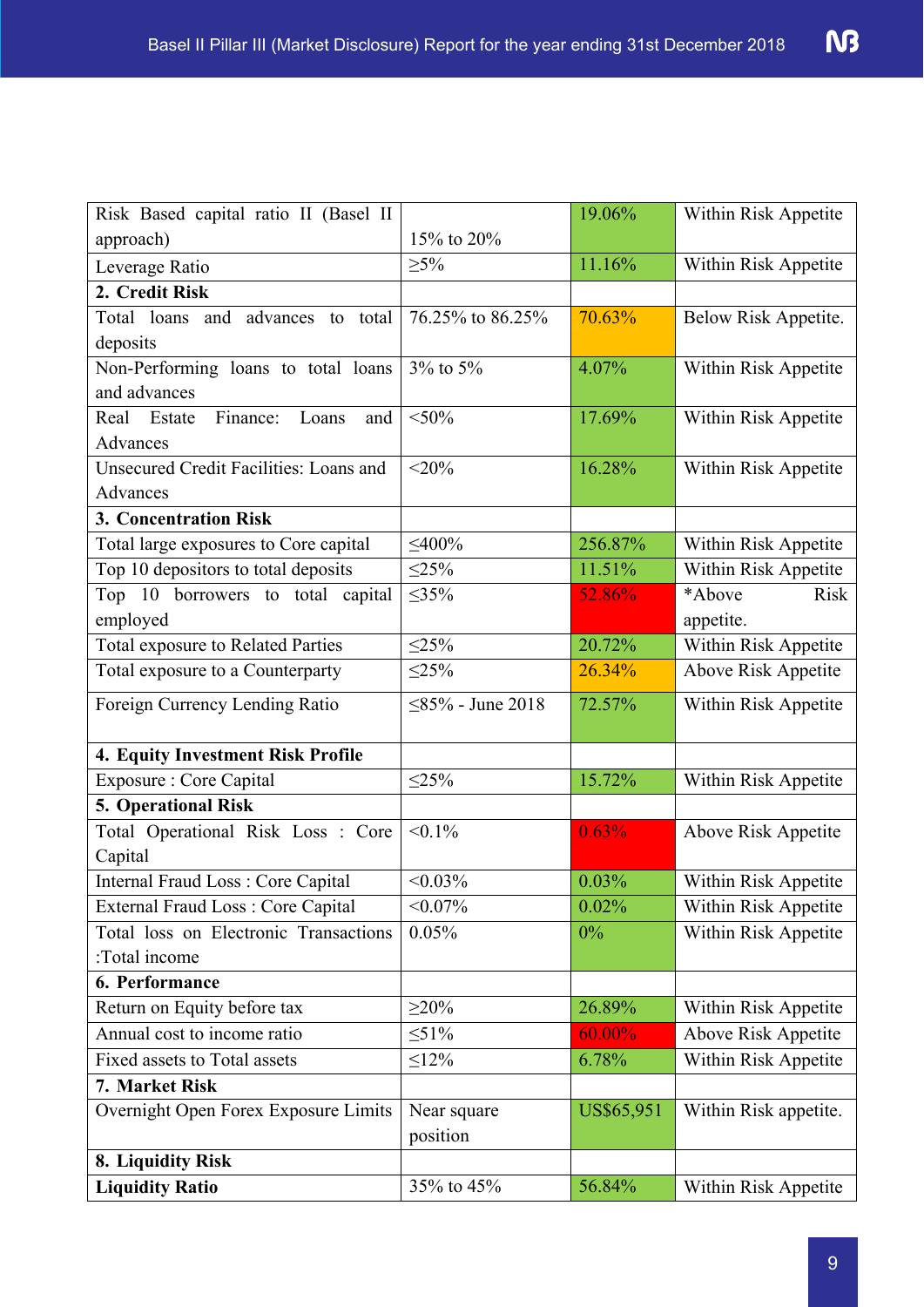\*the largest borrowers were above the limit, but were from a diversified portfolio, the Bank is currently reducing the exposures.

#### **3. Capital Management**

The Bank's capital management strategy is designed to ensure that regulatory capital requirements are met at all times, and that the Bank and its principal subsidiaries and strategic associates are well capitalized in line with the group's risk appetite and target ratios approved by the Board.

#### **3.1. Approach to Capital Management and Governance**

The Bank's Capital Management Policy (CMP) provides the processes for defining, measuring, raising and investing all types of capital in the Bank. The policy aims at optimizing the Bank's capital usage and to fulfil the requirements of the business and maintain an efficient capital structure with limited excesses. Capital adequacy is actively managed and forms a key component of the Bank's budget and forecasting process. The capital plan is tested under a range of stress scenarios as part of the Bank's annual Internal Capital Adequacy Assessment Process (ICAAP).

#### **3.2. Regulatory Capital**

The Bank manages its capital levels to support business growth, maintain depositor and creditor confidence, create value for shareholders and ensure regulatory compliance. The main regulatory requirements to be complied with are those specified in the Financial Services Act 26 of 2010, Reserve Bank of Malawi (RBM) Directive on Capital Adequacy and related regulations, which are aligned with Basel II. Regulatory capital adequacy is measured through Tier 1 and Tier II ratios.

Below is the Bank's capital position for 2018 as compared to 2017;

|                           | <u>2018</u> | <u>2017</u> |
|---------------------------|-------------|-------------|
|                           | K'm         | K'm         |
| Tier 1 capital            |             |             |
| Ordinary share capital    | 467         | 467         |
| Share premium             | 613         | 613         |
| Retained earnings         | 61 369      | 51 740      |
| Unconsolidated investment | (3763)      | (3459)      |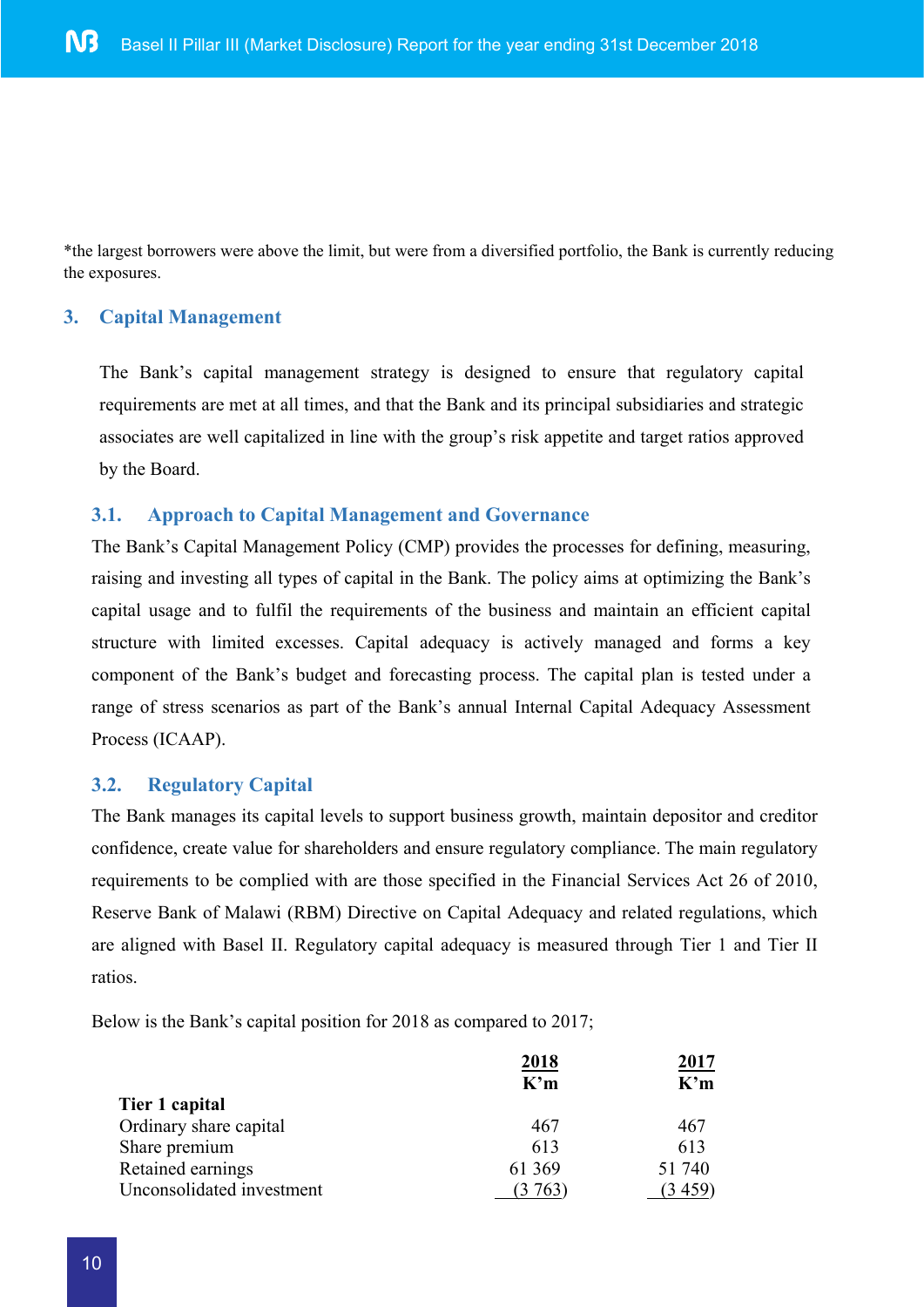| Total regulatory (tier 1) capital                                                                            | 58 686  | 49 361         |
|--------------------------------------------------------------------------------------------------------------|---------|----------------|
| <b>Supplementary capital</b>                                                                                 |         |                |
| Loan loss reserve                                                                                            |         | 1 160          |
| Revaluation reserve                                                                                          | 21 156  | 18 158         |
| Deferred tax                                                                                                 | (7599)  | (6332)         |
| Unconsolidated investment                                                                                    | (3763)  | (3.459)        |
| Total regulatory (tier 2) capital                                                                            | 68 480  | 58 888         |
| <b>Risk-weighted assets</b><br>Retail bank, corporate bank and treasury                                      | 339 067 | <u>263 452</u> |
| <b>Capital ratios</b><br>Total regulatory capital expressed as<br>a percentage of total risk-weighted assets | 20%     | 22%            |
| Total tier 1 capital expressed<br>as a percentage of risk-weighted assets                                    | $7\%$   | 9%             |

#### **4. Credit risk**

#### **4.1. Management of Credit Risk**

Credit risk arises when customers or counterparties are not able to fulfill their contractual obligations. The Group has a 'three lines of defense' risk management and internal controls structure in mitigating risk exposures namely: Business Units, Risk Division and Internal Audit. The first line is made up of the Business Units who assess, evaluate, measure and control risk exposures through the day-to- day activities of the business within the framework set by the second line of defense. The second line is made up of Risk Division and is responsible for providing an independent oversight of the first line of defense. The third line is Internal Audit which provides the assurance and independent checks. In addition to these three lines, External Audit provide an independent confirmation of the Bank's financial reporting.

#### **4.2. The Nature and Extent of Credit Risk**

The Group's exposure as at 31 December 2018 stood at K173.3 billion with an NPL ratio of 4.07% while in 2017, the Bank closed the year with a loan book worth K143.5 billion and an NPL ratio of 7.76%. NPL ratio is expected to decline from the previous reporting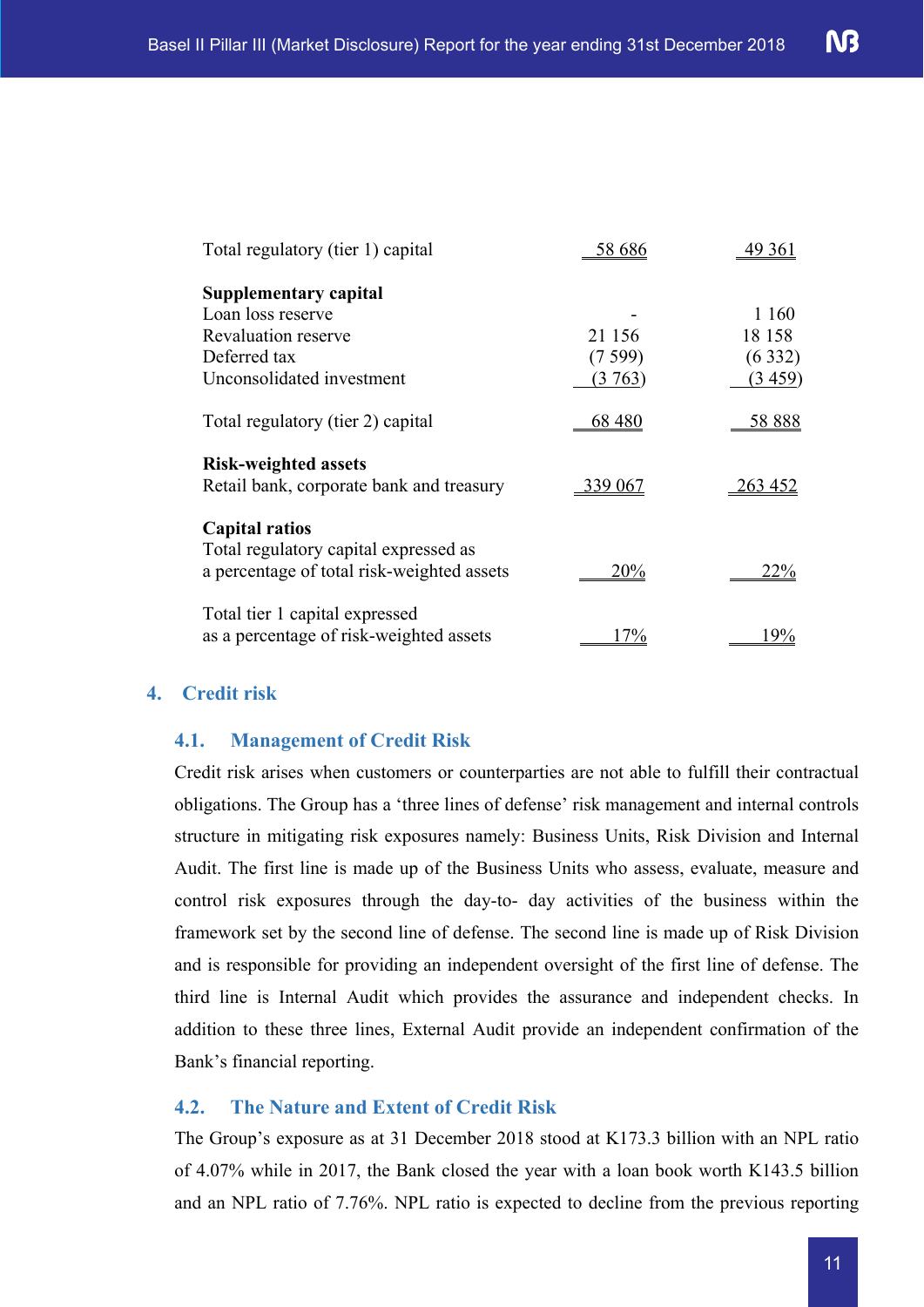period due to enhanced monitoring of loans and strict recovery approach.

#### **4.3. Extent of Utilization of Granted Limits**

The Bank closed 2018 with unutilized overdrafts of K48.4 billion against limits of K59.4 billion representing 81.52% of the total limits compared to the unutilized limits of K57.1 billion against limits of K110.4 billion in December 2017 representing 51.74% of the total limits.

#### **4.4. Implementation of IFRS 9**

IFRS 9 replaces IAS 39 and sets out the updated requirements for the recognition and measurement of financial instruments. These requirements specifically deal with the classification and measurement of financial instruments, measurement of impairment losses based on an Expected Credit Loss model (ECL), and closer alignment between hedge accounting and risk management practices. Recognition and Measurement are in three phases as follows:

- **Phase 1** Classification and measurement of financial assets and financial liabilities;
- **Phase 2** Impairment methodology; and
- **Phase 3** Hedge accounting.

Effective 1 January 2018, the Bank adopted IFRS 9. As permitted by IFRS 9, the requirements were applied retrospectively without restating comparatives. Differences between previously reported carrying amounts and new carrying amounts of financial instruments as of 31 December 2017 and 1 January 2018 amounting to K3.4 billion have been recognised in the opening retained earnings net of deferred tax. The key changes arising from adoption of IFRS 9 are that the Bank's credit losses are now based on expected losses rather than on incurred loss model, and the change in the classification and measurement of the Bank's financial assets and liabilities. There were no significant changes arising from the adoption of the Hedge accounting requirements of IFRS 9 because the Bank does not apply hedge accounting for its financial assets and liabilities.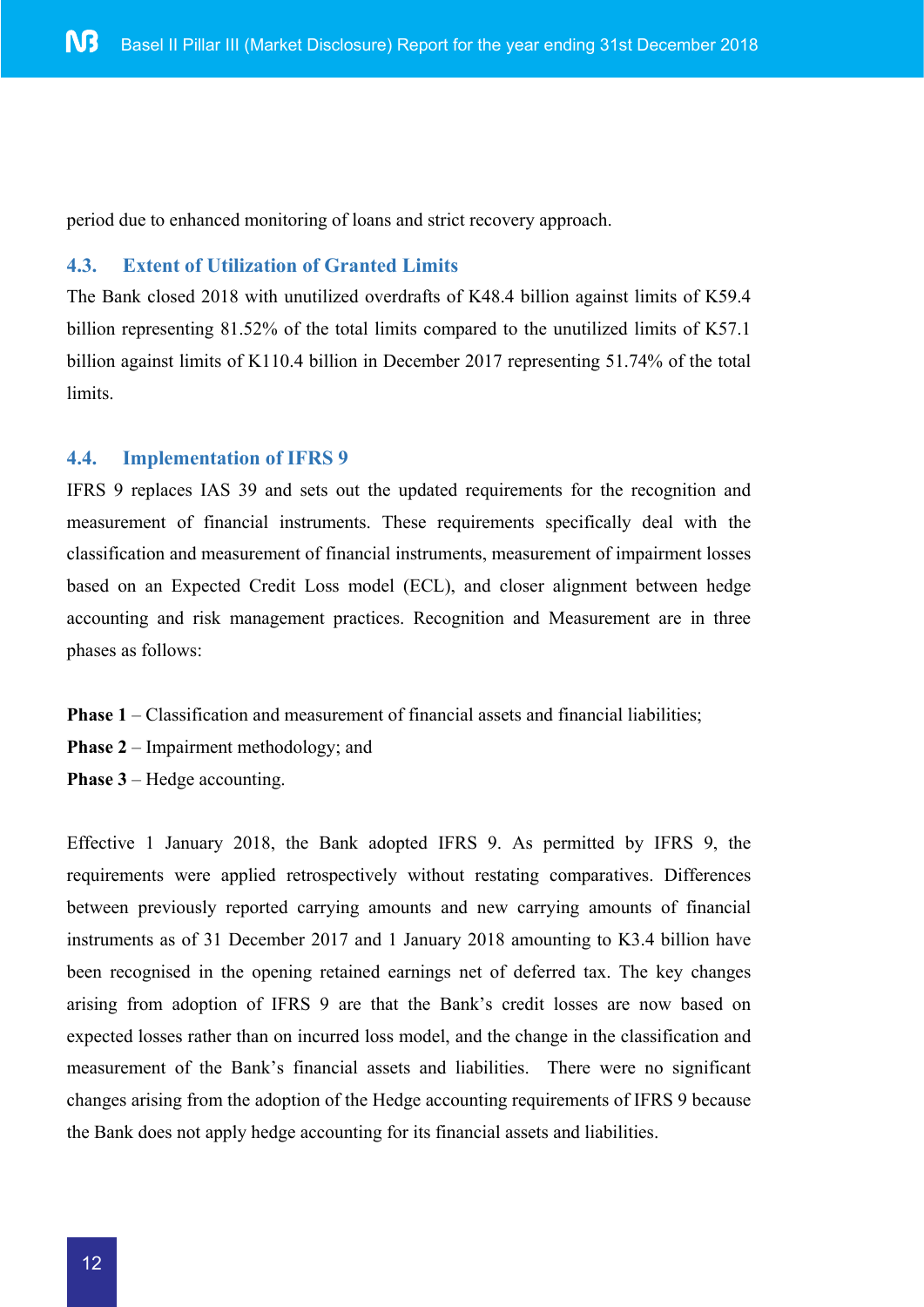#### **4.5. Credit Concentration by Sector**

The Group monitors concentrations of credit risk by sector. An analysis of concentrations of credit risk at the year-end date is shown below:

|                                |                         | <b>Loans and Advances to customers</b><br><b>GROUP &amp; COMPANY</b> |  |
|--------------------------------|-------------------------|----------------------------------------------------------------------|--|
|                                | 2018                    | 2017                                                                 |  |
| <b>Concentration by sector</b> | $\mathbf{K}^{\prime}$ m | $\mathbf{K}^{\prime}$ m                                              |  |
| Agriculture                    | 27 957                  | 22 663                                                               |  |
| Finance and insurance          | 4 8 5 0                 | 1951                                                                 |  |
| Manufacturing                  | 28 5 8 1                | 28 28 3                                                              |  |
| Other                          | 23 5 5 5                | 5 0 4 6                                                              |  |
| Transport and communication    | 5 0 0 5                 | 3822                                                                 |  |
| Real estate                    | 1 6 6 2                 | 1 0 4 8                                                              |  |
| Personal                       | 27 813                  | 20 966                                                               |  |
| Wholesale and retail           | 47 198                  | 53 796                                                               |  |

166 621 137 575

The risk that counterparties to trading instruments might default on their obligations is monitored on an on-going basis. In monitoring credit risk exposure, consideration is given to trading instruments with a positive fair value and the volatility of the fair value of trading instruments.

To manage the level of credit risk, the Group deals with counterparties of sound credit standing, enters into master netting agreements wherever possible, and when appropriate, obtains collateral. Master netting agreements provide for the net settlement of contracts with the same counterparty in the event of default.

#### **4.6. Loans and advances to customers at amortized cost categorized by Stages**

|                                    | 2018    | 2017    |
|------------------------------------|---------|---------|
| <b>Stage</b>                       | K'm     | K'm     |
| Stage 1                            | 161 601 | 132 418 |
| Stage 2                            | 5 8 7 1 | 6 0 8 5 |
| Stage 3                            | 5 7 0 1 | 5 0 3 3 |
| <b>Total Gross Carrying Amount</b> | 173 173 | 143 536 |
| Loss Allowance                     | (6552)  | (6974)  |
| <b>Carrying amount</b>             | 166 621 | 136 562 |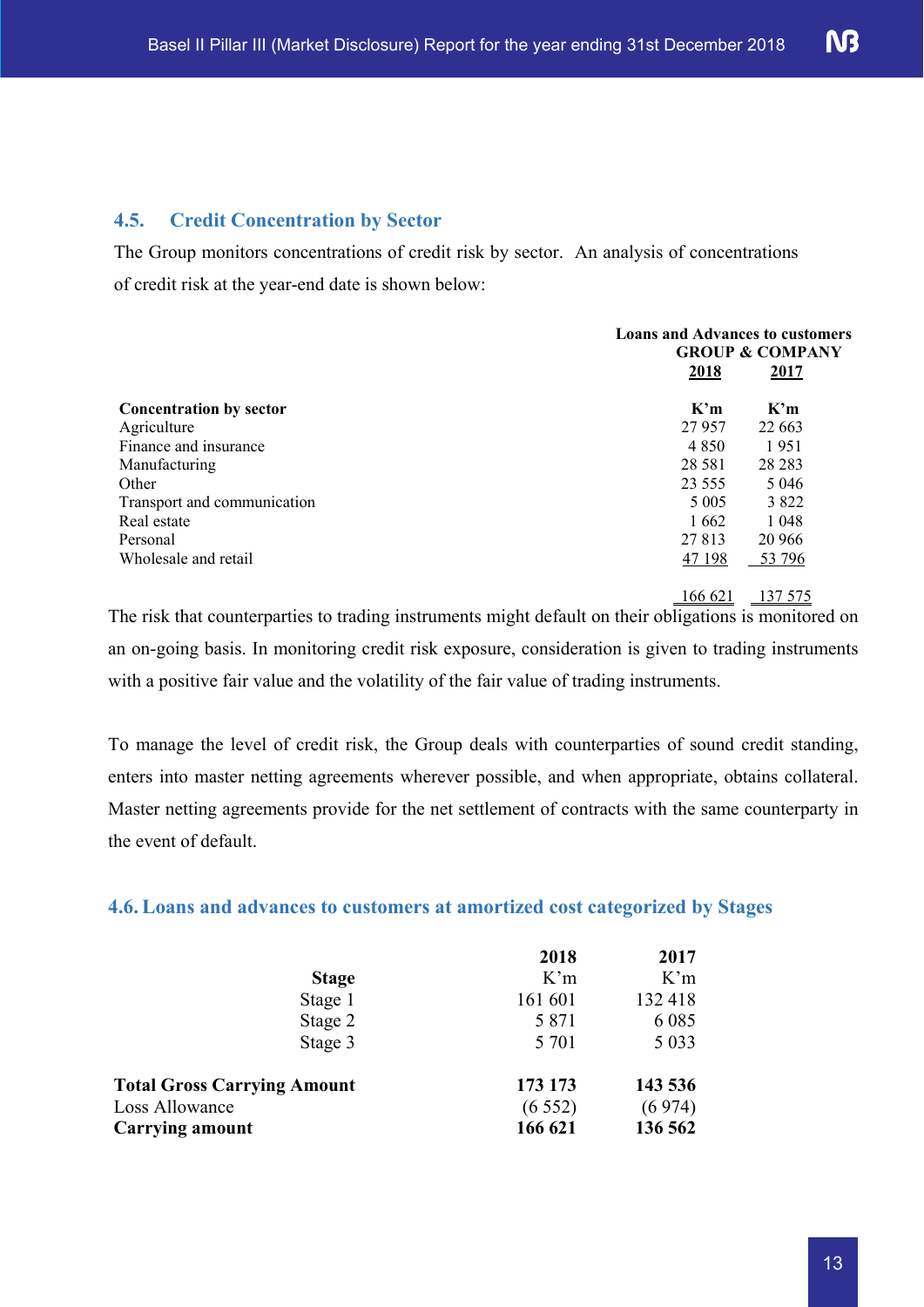#### **4.7.Maximum exposure to credit risk Disregarding Collateral or other credit enhancements**

The table below shows the maximum exposure to credit risk by class of financial instrument. Financial instruments include those instruments defined and recognised under IFRS 9 Financial Instruments as well as other financial instruments not recognised. The maximum exposure is shown gross, before the effect of mitigation through the use of master netting and collateral agreements.

| Gross maximum exposure                                                                                 | <b>GROUP</b> |             | <b>COMPANY</b> |             |
|--------------------------------------------------------------------------------------------------------|--------------|-------------|----------------|-------------|
|                                                                                                        | 2018<br>K'm  | 2017<br>K'm | 2018<br>K'm    | 2017<br>K'm |
| Balances with the Reserve Bank of Malawi<br>Government of Malawi treasury bills,<br>treasury notes and | 10833        | 16 139      | 10 8 33        | 16 139      |
| Reserve Bank of Malawi bonds                                                                           | 96 403       | 29 4 7 8    | 82 315         | 29 4 7 8    |
| Government of Malawi Promissory notes                                                                  | 1441         | 48          | 1441           | 48          |
| Placements with other banks                                                                            | 22 8 9 9     | 32 052      | 22 8 9 9       | 32 052      |
| Loans and advances to customers                                                                        | 166 621      | 137 575     | 166 621        | 137 575     |
| Other money market deposits                                                                            | 40 3 14      | 104 195     | 26 4 26        | 78 450      |
| Other assets (2017 Restated)                                                                           | 2 7 8 2      | 1 3 0 5     | 2 1 5 1        | 526         |
| Total recognised financial instruments                                                                 | 341 293      | 320 792     | 312 686        | 294 68      |
| Guarantees and performance bonds                                                                       | 7079         | 9 0 25      | 7 0 7 9        | 9 0 25      |
| Letters of credit                                                                                      | 28 7 20      | 26 216      | 28 720         | 26 216      |
| Total unrecognised financial instruments                                                               | 35 799       | 35 24 1     | 35 799         | 35 24 1     |
| Total credit exposure                                                                                  | <u>7 092</u> | 356 033     | 348 485        | 329 509     |

In respect of certain financial assets, the Bank has legally enforceable rights to offset them with financial liabilities. However, in normal circumstances, there would be no intention of settling net, or of realising the financial assets and settling the financial liabilities simultaneously. Consequently, the financial assets are not offset against the respective financial liabilities for financial reporting purposes.

#### **4.8. Credit quality of loans and advances**

The credit quality of loans and advances is managed by the Group using internal credit ratings as per the analysis below;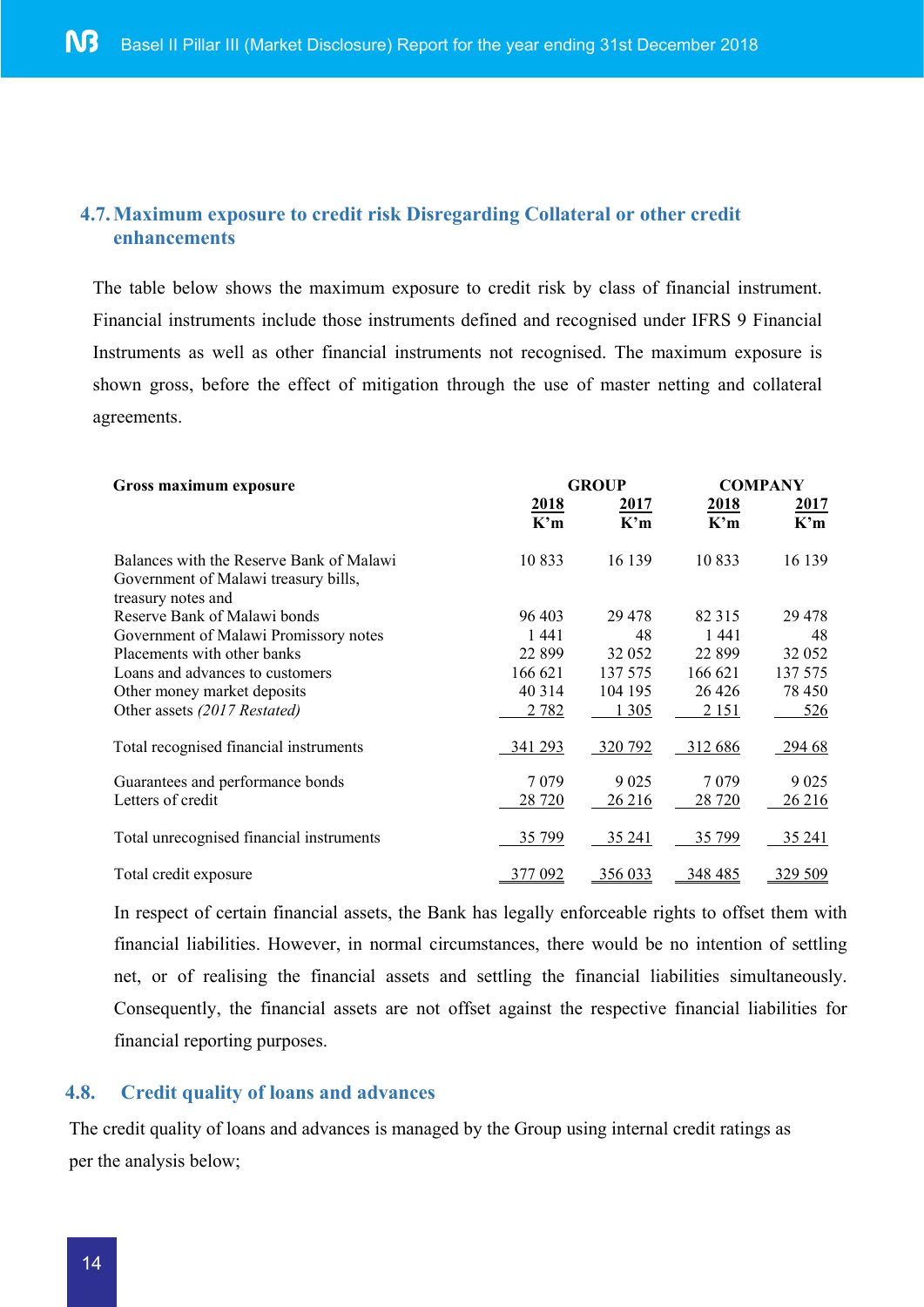| <b>GROUP</b> |                                         |
|--------------|-----------------------------------------|
| 2018<br>K'm  | 2017<br>$\mathbf{K}^{\prime}\mathbf{m}$ |
|              |                                         |
| 6462         | 8 0 4 1                                 |
| 741          | 3 3 7 2                                 |
|              |                                         |
| 7 3 0 5      | 14 5 7 3                                |
|              |                                         |
| 25 3 5 6     | 12 651                                  |
| 133 309      | 104 899                                 |
| (6552)       | (5961)                                  |
| 166 621      | 575                                     |
|              |                                         |

Below is an analysis of the expected credit losses per risk grade:

|                             | <b>GROUP &amp; COMPANY</b>    |         |  |
|-----------------------------|-------------------------------|---------|--|
|                             | <b>Gross amount Provision</b> |         |  |
| 31 December 2018            | K'm                           | K'm     |  |
| Risk Grade                  |                               |         |  |
| Grade 9: Impaired           | 6462                          | 2 3 2 7 |  |
| Grade 8: Impaired           | 741                           | 159     |  |
| Grade 7: Watch list         | 7 3 0 5                       | 755     |  |
| Grade $4-6$ Fair risk       | 133 309                       | 2635    |  |
| Grade 1 - 3 Low risk        | 25 3 5 6                      | 447     |  |
| Total Gross carrying amount |                               | .323    |  |

The impairment provision of K6323m excludes an off balance sheet assets provision amounting to K229m.

#### **4.9. Impaired loans and advances**

Impaired loans and advances are loans and advances for which the Group determines that it is probable that it will be unable to collect all principal and interest due according to the contractual terms of the loan/advances agreement(s). These loans are graded 9 in the bank's internal credit risk grading system.

#### **4.10. Past due but not impaired loans**

These are loans and advances where contractual interest or principal payments are past due but the Group believes that impairment is not appropriate on the basis of the level of security/collateral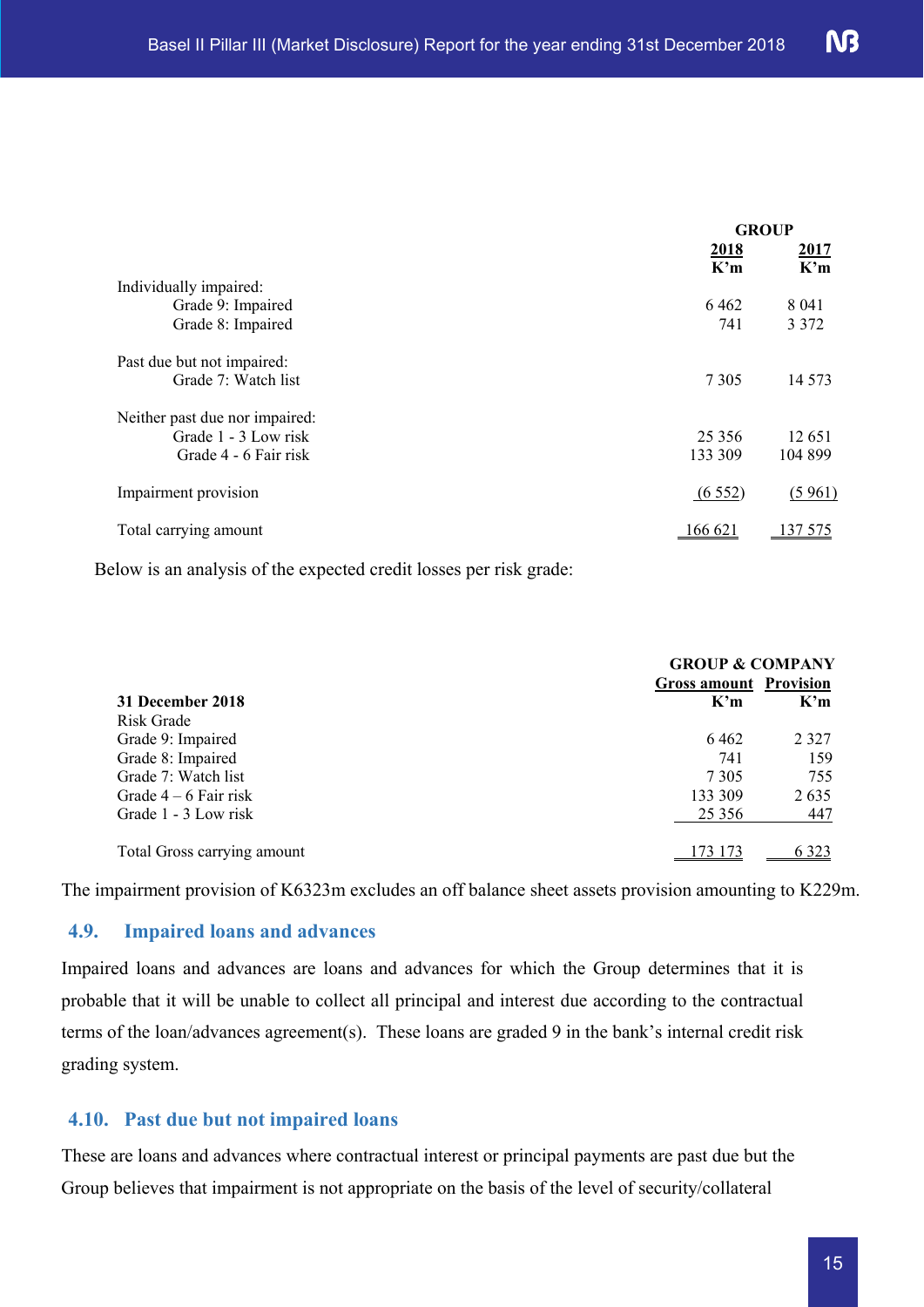available and/or the stage of collection of amounts owed to the Group.

#### **4.11. Write-off policy**

IFRS 9 provides more detailed guidance on the point at which a loan and advance should be written off. In terms of IFRS 9 a loan and advance is written off when the group has no reasonable expectations of recovering the asset partially or in its entirety. This assessment is judgemental and includes both qualitative and quantitative information, including trends based on historical recoveries.

#### **4.12. Collateral Repossessed**

It is the Group's policy to dispose of repossessed collateral in an orderly fashion. The proceeds are used to reduce or repay the outstanding loan balance.

The Group holds collateral against loans and advances to customers in the form of mortgage interests over property, cash, equities, registered securities over assets, guarantees and other forms of collateral. Estimates of fair value are based on the value of collateral assessed at the time of borrowing, and generally are only updated when performing the annual review except when a loan is individually assessed as impaired. Collateral generally is not held over loans and advances to banks, except when securities are held as part of reverse repurchase and securities borrowing activity.

An estimate of the fair value of collateral and other security enhancements held against financial assets is shown below:

|                                   | <b>GROUP &amp; COMPANY</b> |             |  |
|-----------------------------------|----------------------------|-------------|--|
|                                   | 2018                       | 2017        |  |
|                                   | K'm                        | K'm         |  |
| Against individually impaired     |                            |             |  |
| Motor vehicles                    | 462                        | 133         |  |
| Commercial property               | 2 5 0 1                    | 1 5 9 4     |  |
| Residential property              | 1 0 1 0                    | 474         |  |
| Equities                          |                            |             |  |
| Cash                              | 25                         |             |  |
|                                   | 3999                       | <u>2201</u> |  |
| Against the rest of the loan book |                            |             |  |
| Motor vehicles                    | 21 695                     | 15 203      |  |
| Commercial property               | 11 241                     | 12 673      |  |
| Residential property              | 71 803                     | 50 978      |  |
| Cash                              | 7 3 0 0                    | 8 1 5 0     |  |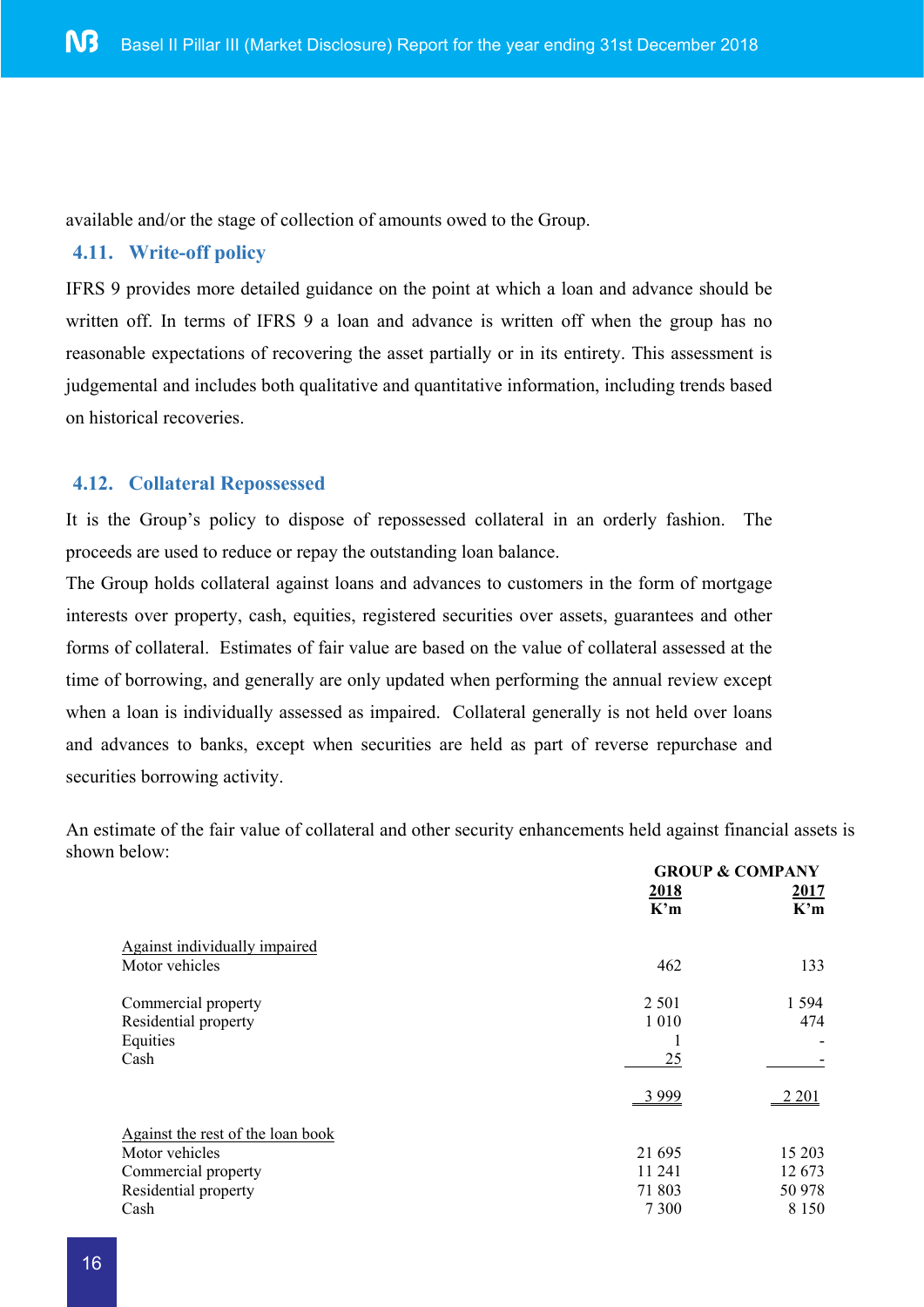| Equities       | 22 4 19 | 1514    |
|----------------|---------|---------|
| Treasury bills | 18      | 25      |
| Mortgages      | 9440    | 9 2 0 7 |
| Debentures     | 24 8 25 | 24 3 30 |
| Bank guarantee | $168$   | 1 0 3 6 |
| Total          | 168 909 | 123 116 |
| Grand Total    | 172 908 | 125 317 |

#### **5. Liquidity Risk and Funding**

#### **5.1. Approach and Management of Liquidity Risk**

The primary role of a bank in terms of financial intermediation is to transform short-term deposits into longer-term loans. The Group's approach to managing liquidity is to ensure, as far as possible, that it will always have sufficient liquidity to meet its liabilities when due, under both normal and stressed conditions, without incurring unacceptable losses or risking damage to the Group's reputation. The Group has a Liquidity and Funds Management Policy that provides guidance in the management of liquidity. The daily management of liquidity is entrusted to the Treasury and Investment Banking Division (TIBD) at Head Office. The TIBD receives information from other business units regarding the liquidity profile of their financial assets and liabilities and details of other projected cash flows arising from projected future business. The TIBD maintains a portfolio of short-term liquid assets, largely made up of short-term liquid investment securities, loans and advances to banks and other inter-bank facilities, to ensure that sufficient liquidity is maintained within the Group as a whole. The liquidity requirements of business units are funded through deposits from customers. Any short-term fluctuations are funded through treasury activities such as inter-bank facilities, repurchase agreements and others.

#### **5.2. Regulatory Liquidity Limits**

The RBM requires all banks to maintain a minimum liquidity ratio of 25%. The Bank's Liquidity ratio decreased from 64.74% in December 2017 to 56.84% in December 2018. The decline was due to 32.87% decrease in balances with RBM from K16.13billion to K10.83, this decrease was mainly due to change in the computation of Liquidity ratios as stipulated in the revised Prudential Liquidity Directive 2018 where all funds held for Liquidity Reserve Requirement purposes are not included in the computation of Liquidity Ratio.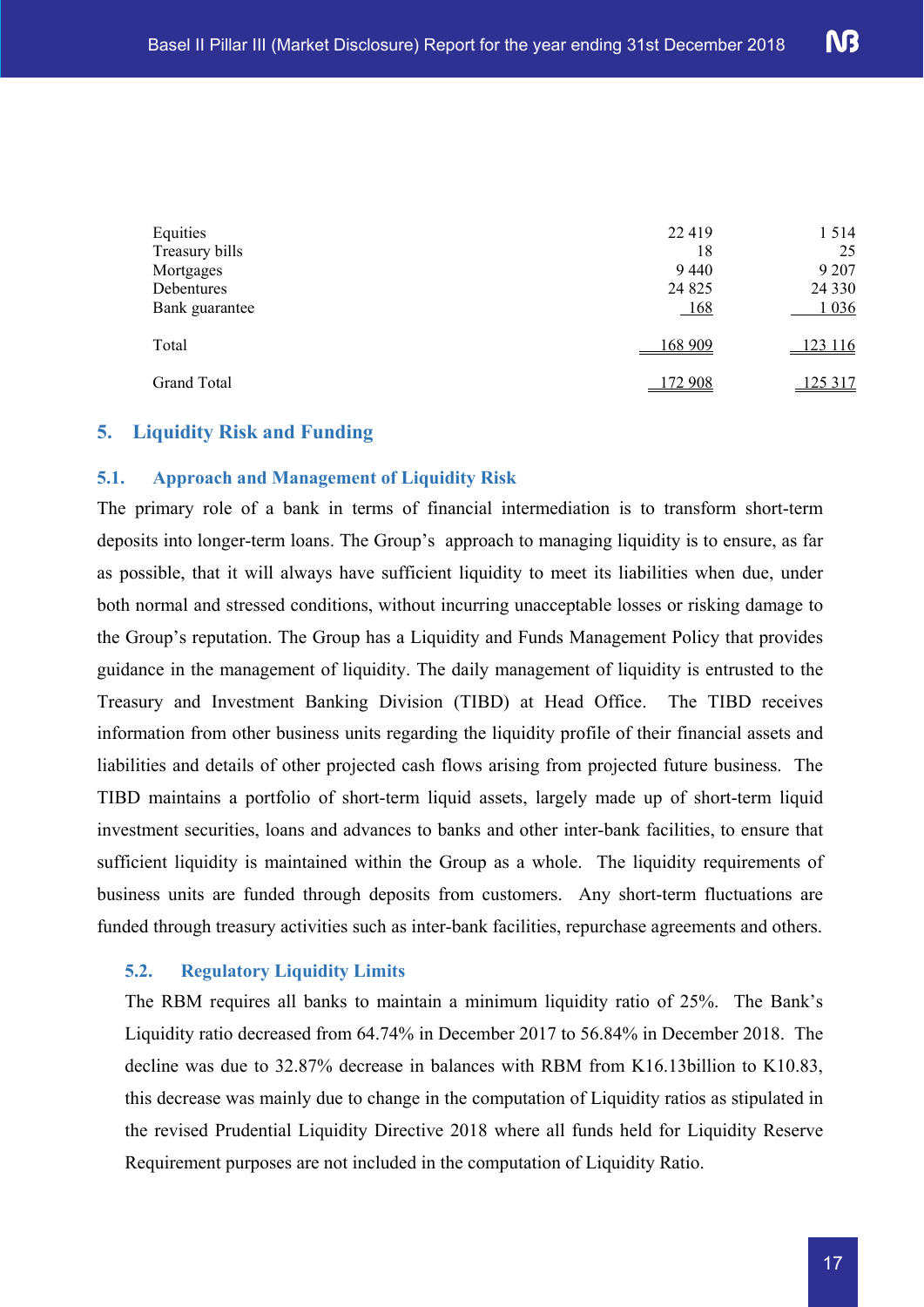#### **5.3. Measurement of liquidity risk**

The key measure used by the Group for managing liquidity risk is the ratio of net liquid assets to deposits from customers. For this purpose, net liquid assets are considered as including cash and cash equivalents and investment securities for which there is an active and liquid market less any deposits from banks, other borrowings and commitments maturing within the next month. A similar, but not identical, calculation is used to measure the Group's compliance with the liquidity limit established by the Reserve Bank of Malawi. Details of the reported Group ratio of net liquid assets to deposits from customers at the year-end date and during the reporting period were as follows:

|                        | 2018 |     |
|------------------------|------|-----|
| At 31 December         | 57%  | 65% |
| Average of the period  | 58%  | 60% |
| Maximum for the period | 64%  | 67% |
| Minimum for the period | 52%  | 55% |

#### **5.4. Liquidity Maturity Profiles**

**GROUP**

The table below analyses assets and liabilities into relevant maturity profiles based on the remaining period to the contractual maturity date.

| GROUL<br>2018                   | Less than<br>1 month<br>K'm | $1 - 3$<br>months<br>K'm | $3 - 12$<br>months<br>K'm | Over<br>1 vear<br>K'm | <b>Total</b><br>K'm | Carrying<br>amount<br>K'm |
|---------------------------------|-----------------------------|--------------------------|---------------------------|-----------------------|---------------------|---------------------------|
| <b>Financial assets</b>         |                             |                          |                           |                       |                     |                           |
| Cash and funds with             |                             |                          |                           |                       |                     |                           |
| Reserve Bank of Malawi          | 25 0 23                     |                          |                           |                       | 25 0 23             | 25 023                    |
| Government of Malawi treasury   |                             |                          |                           |                       |                     |                           |
| Reserve Bank of                 |                             |                          |                           |                       |                     |                           |
| Malawi bonds                    | -                           | 33 590                   | 52 3 23                   | 10 490                | 96 403              | 96 403                    |
| Government of Malawi            |                             |                          |                           |                       |                     |                           |
| Promissory notes                | 1 441                       |                          |                           |                       | 1441                | 1 441                     |
| Equity investments              |                             | 3 8 9 1                  |                           |                       | 3891                | 3 891                     |
| Placements with other banks     | 22 899                      |                          |                           |                       | 22 899              | 22 899                    |
| Loans and advances to customers | 16958                       | 14 209                   | 62 3 5 0                  | 73 104                | 166 621             | 166 621                   |
| Other money markets deposits    | 40 3 14                     |                          |                           | -                     | 40 3 14             | 40 3 14                   |
| Other assets                    | 2 7 8 2                     |                          |                           |                       | 2 7 8 2             | 2 7 8 2                   |
|                                 |                             |                          |                           |                       |                     |                           |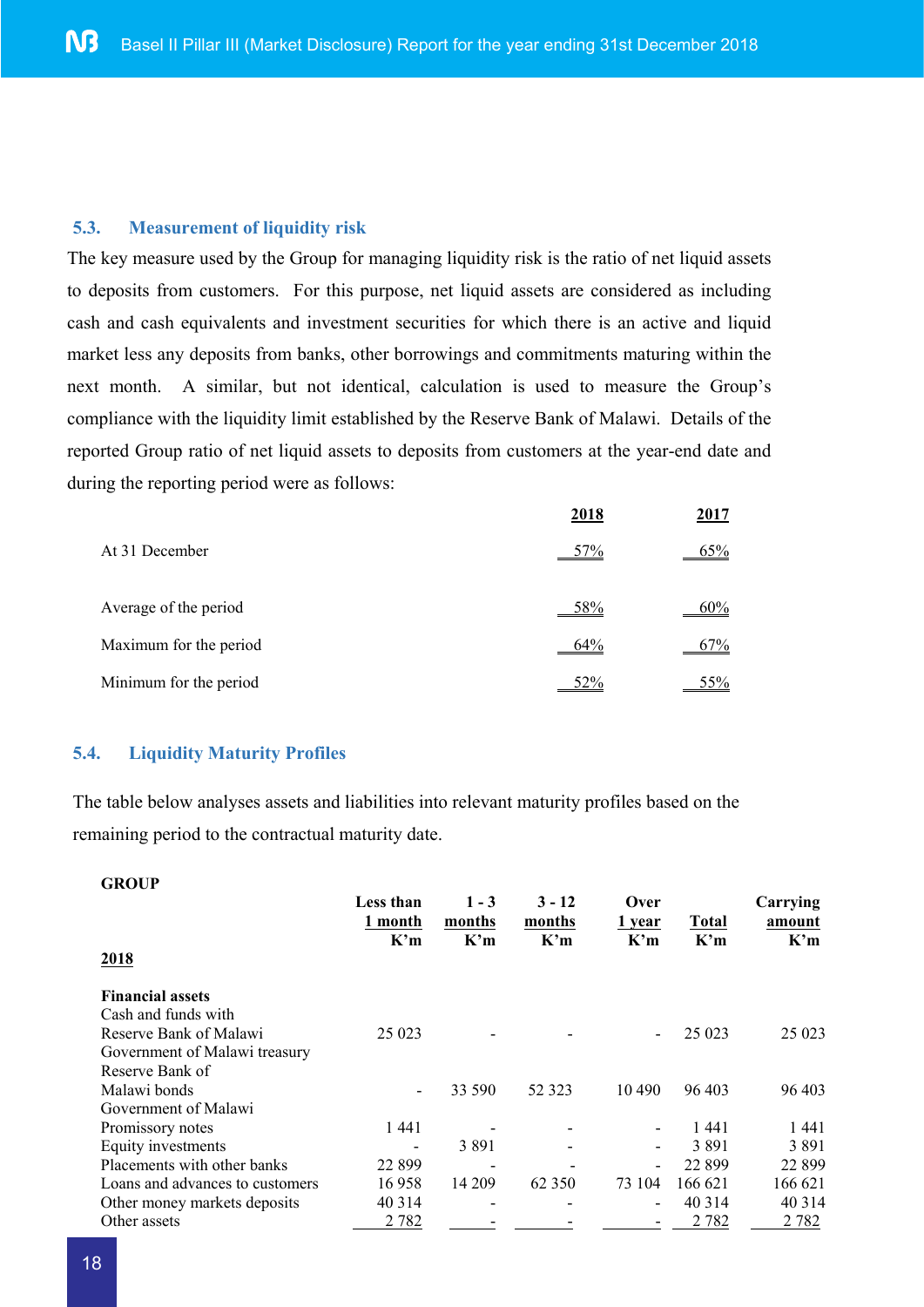| <b>Total financial assets</b>         | 109 417        | 51 690                   | 114 673  | $-83594$                 | 359 374 | 359 374 |
|---------------------------------------|----------------|--------------------------|----------|--------------------------|---------|---------|
| <b>Financial liabilities</b>          |                |                          |          |                          |         |         |
| Loans                                 |                | $\overline{\phantom{a}}$ | 3 3 0 1  | 16 127                   | 19428   | 19428   |
| Customer deposits                     | 257 682        | 35 287                   | 1 5 5 6  | $\overline{\phantom{0}}$ | 294 525 | 294 525 |
| Amounts due to other banks            | 1414           | $\overline{\phantom{a}}$ | -        | -                        | 1414    | 1414    |
| Provisions                            |                | $\overline{\phantom{a}}$ | 1933     | -                        | 1933    | 1933    |
| Other liabilities                     | 1 5 2 6        |                          |          |                          | 1 5 2 6 | 1526    |
| <b>Total financial liabilities</b>    | <u>260 622</u> | 35 287                   | 790<br>6 | $-16127$                 | 318826  | 318 826 |
| <b>Contractual liquidity mismatch</b> | (151 205)      | 16 403                   | 107883   | 67467                    | 40 548  | 40 548  |
| <b>Cumulative mismatch</b>            | (151 205)      | (134802)                 | (26919)  | 40 548                   |         |         |

The contractual liquidity mismatch shows the mismatch before any adjustments are made for product and customer behavioural assumptions. The Group's Asset and Liability Committee manages this mismatch by setting guidelines and limits for anticipated liquidity gaps and monitors these gaps daily. The committee reviews the product and customer behavioural assumptions when there is indication that there is a shift in one or more variables.

#### **6. Market risks**

#### **6.1. Management of Market Risk**

The Group separates its exposure to market risk between trading and non-trading portfolios. Basel II's market risk standardized approach has pre-specified and standardized methods for all the four types of risks covered: Interest rate risk, equity risk, exchange rate risk and commodity risk. The accord specifically states that eligible capital can only be calculated after the bank has calculated minimum capital requirement for credit risk and also operational risks then only can it be established how much Tier I and Tier II capital is available to support market risk. The Group's trading portfolios mainly are held by the TIBD, and include positions arising from market making and proprietary position taking, together with financial assets and liabilities that are managed on a fair value basis.

Overall authority for market risk is vested in ALCO. TIBD is responsible for the development of detailed risk management policies (subject to review and approval by ALCO) and for the day-to day review of their implementation.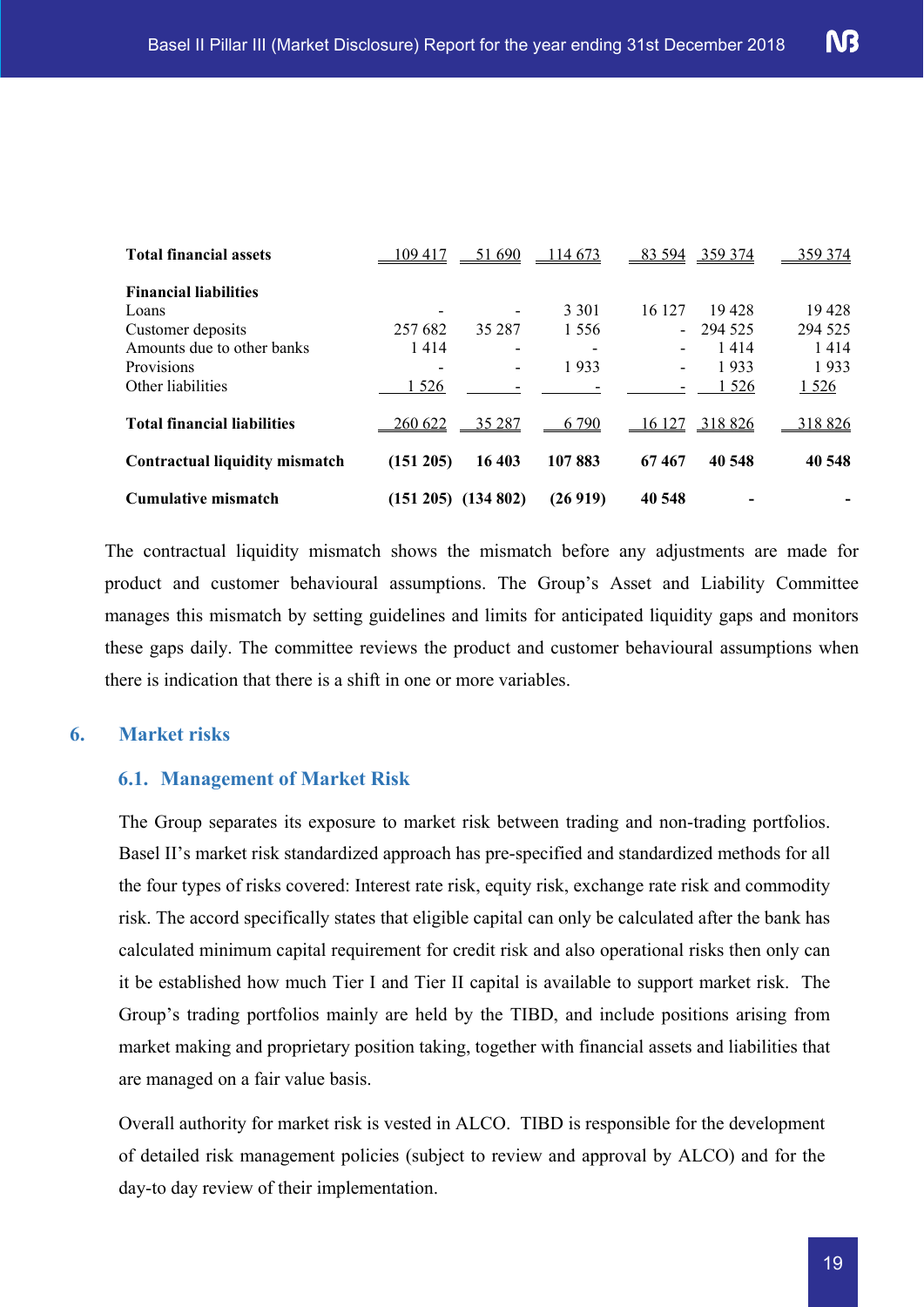#### **6.2. Interest rate risk in the banking book**

The principal risk to which non-trading portfolio are exposed is the risk of loss from fluctuations in the future cash flows or fair values of financial instruments because of a change in market interest rates. Interest rate risk is managed principally through monitoring interest rate gaps and by having pre-approved limits for repricing bands.

The ALCO is the monitoring body for compliance with these limits and is assisted by TIBD in its day-today monitoring activities. The table below summarizes the exposure to interest rate risks. Included in the table are the Group's assets and liabilities at carrying amounts, categorized by earlier of contractual re-pricing or maturity dates. The Group does not bear an interest rate risk on off balance sheet items. A summary of the Group's maturity profile gap position on non-trading portfolio is as follows: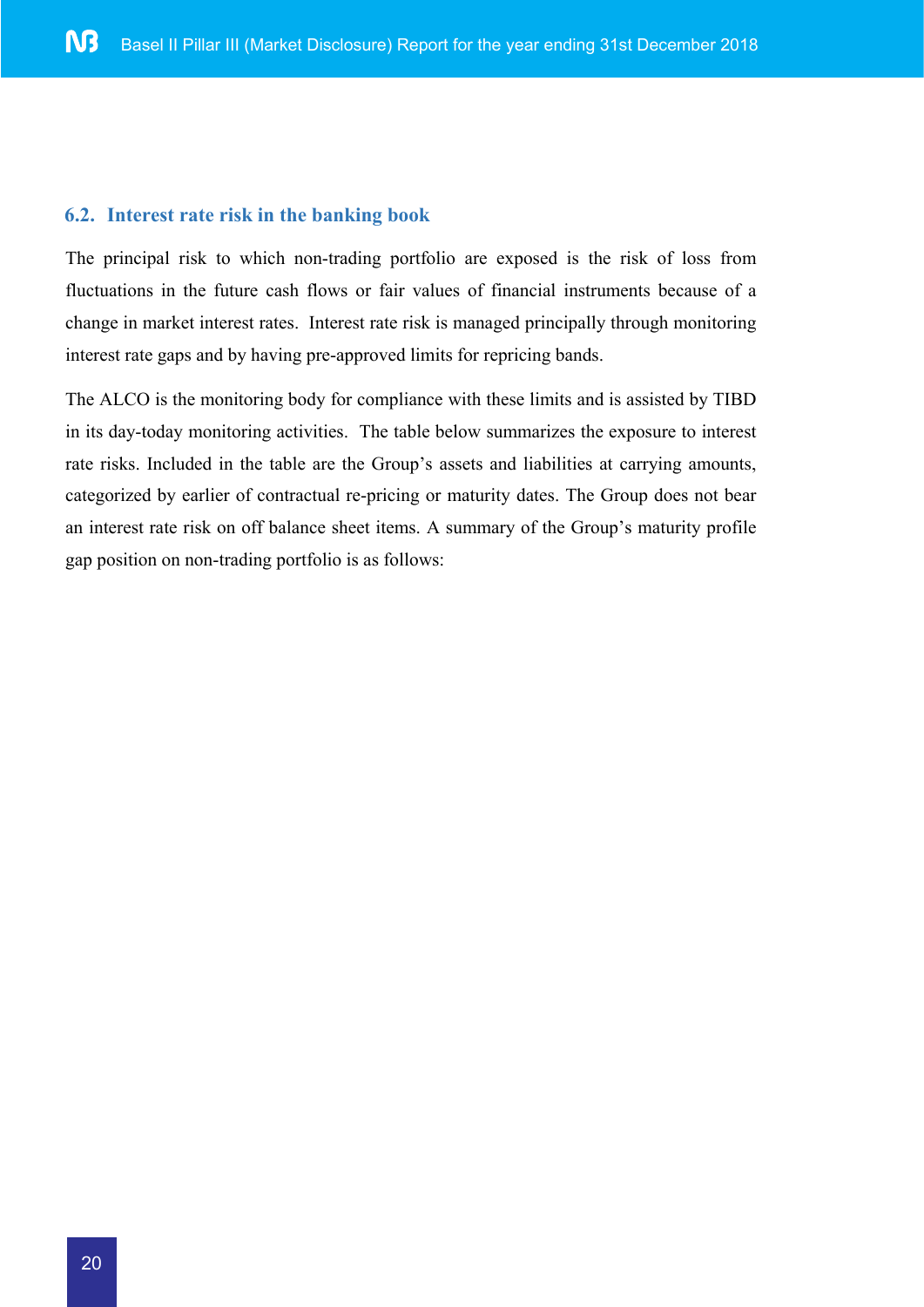| <b>GROUP</b>                       |           |                                 |                                 |         | Non       |              |
|------------------------------------|-----------|---------------------------------|---------------------------------|---------|-----------|--------------|
|                                    | Less than | $1 - 3$                         | $3 - 12$                        | Over    | interest  |              |
|                                    | 1 month   | months                          | months                          | 1 year  | sensitive | <b>Total</b> |
|                                    | K'm       | $\mathbf{K}^{\prime}\mathbf{m}$ | $\mathbf{K}^{\prime}\mathbf{m}$ | K'm     | K'm       | K'm          |
| 2018                               |           |                                 |                                 |         |           |              |
| <b>Financial assets</b>            |           |                                 |                                 |         |           |              |
| Cash and funds with                |           |                                 |                                 |         |           |              |
| Reserve Bank of Malawi             |           |                                 |                                 |         | 25 023    | 25 023       |
| Government of Malawi T'bills and   |           |                                 |                                 |         |           |              |
| Reserve Bank of Malawi bonds       |           | 33 590                          | 52 3 23                         | 10 4 90 |           | 96 403       |
| Promissory notes                   | 1441      |                                 |                                 |         |           | 1441         |
| Equity investments                 |           |                                 |                                 |         | 3891      | 3891         |
| Placements with other banks        | 22 899    |                                 |                                 |         |           | 22899        |
| Loans and advances to customers    | 16958     | 14 209                          | 62 350                          | 73 104  |           | 166 621      |
| Other money market deposits        | 40 3 14   |                                 |                                 |         |           | 40 3 14      |
| Other assets                       |           |                                 |                                 |         | 2 7 8 2   | 2 7 8 2      |
| <b>Total financial assets</b>      | 81 612    | 47 799                          | 114 673                         | 83 594  | 31 696    | 359 374      |
| <b>Financial liabilities</b>       |           |                                 |                                 |         |           |              |
| Loans                              |           |                                 | 3 3 0 1                         | 16 127  |           | 19428        |
| Customer deposits                  | 239 091   | 35 287                          | 1 556                           |         | 18 5 91   | 294 525      |
| Amounts due to other banks         | 1414      |                                 |                                 |         |           | 1414         |
| Provisions                         |           |                                 |                                 |         | 1933      | 1933         |
| Other liabilities                  |           |                                 |                                 |         | 1526      | 1 5 2 6      |
| <b>Total financial liabilities</b> | 240 505   | 35 287                          | 4857                            | 16 127  | 22 050    | 318826       |
| Interest sensitivity gap           | (158 893) | 12 5 12                         | 109 816                         | 67467   | 9646      | 40 548       |
| <b>Cumulative gap</b>              | (158 893) | (146381)                        | (36565)                         | 30 902  | 40 548    |              |
|                                    |           |                                 |                                 |         |           |              |

|                                                    | <b>Less than</b><br>1 month<br>K'm | $1 - 3$<br>months<br>K'm | $3 - 12$<br>months<br>K'm | Over<br>1 vear<br>K'm | <b>Non</b><br>interest<br>sensitive<br>K'm | Total<br>K'm |
|----------------------------------------------------|------------------------------------|--------------------------|---------------------------|-----------------------|--------------------------------------------|--------------|
| 2018                                               |                                    |                          |                           |                       |                                            |              |
| Impact on profit of an increase in interest rates: |                                    |                          |                           |                       |                                            |              |
| $+1\%$                                             | (1589)                             | 125                      | 1 0 9 8                   | 675                   | ۰                                          | 309          |
| $+2\%$                                             | (3178)                             | 250                      | 2 1 9 6                   | 1 3 5 0               | $\overline{\phantom{a}}$                   | 618          |
| $+3%$                                              | (4767)                             | 375                      | 3 2 9 4                   | 2 0 2 5               | ٠                                          | 927          |
| Impact on profit of a decrease in interest rates:  |                                    |                          |                           |                       |                                            |              |
| $-1\%$                                             | 1 589                              | (125)                    | (1098)                    | (675)                 |                                            | (309)        |
| $-2\%$                                             | 3 1 7 8                            | (250)                    | 2196                      | (1350)                | $\overline{\phantom{a}}$                   | (618)        |
| $-3\%$                                             | 4 7 6 7                            | (375)                    | (3 294)                   | (2025)                | $\overline{\phantom{a}}$                   | (927)        |

#### **6.3. Foreign currency Risk in the banking book**

Foreign currency risk is the risk of the group's assets losing value as a result of movements in exchange rates that adversely impact the Malawi Kwacha value. The Bank closed the year with a short position on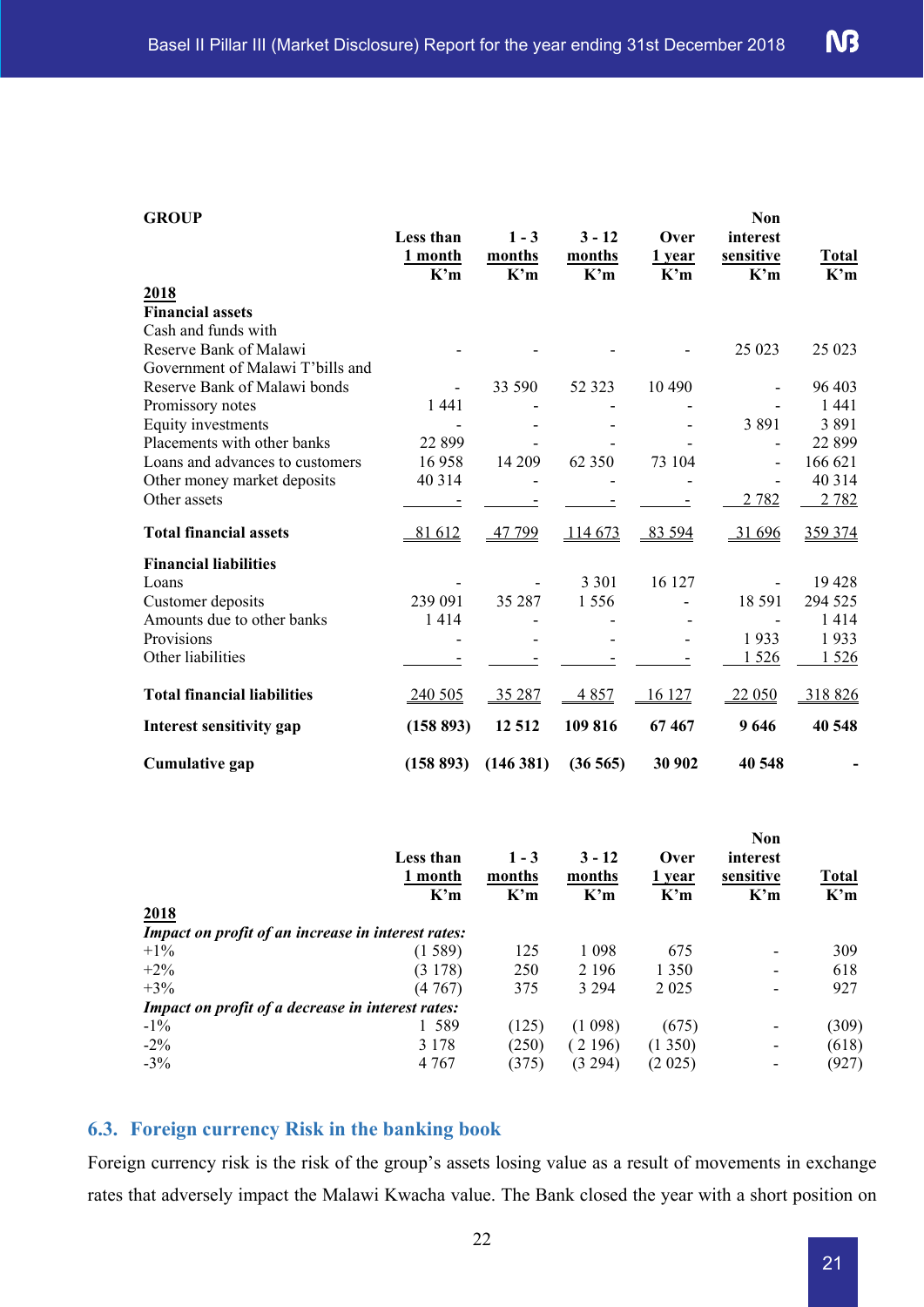the US Dollar amounting to (K6.77 billion). However the Bank was adequately cushioned from foreign currency exposure as the over net position of the Malawi Kwacha amounted to K40.5 billion which covers this short position.

| <b>GROUP</b>                                                                          |                                 |            |            |             |         |                          |              |
|---------------------------------------------------------------------------------------|---------------------------------|------------|------------|-------------|---------|--------------------------|--------------|
|                                                                                       | <b>MK</b>                       | <b>USD</b> | <b>GBP</b> | <b>EURO</b> | ZAR     | <b>OTHER</b>             | <b>TOTAL</b> |
| 2018                                                                                  | $\mathbf{K}^{\prime}\mathbf{m}$ | K'm        | K'm        | K'm         | K'm     | K'm                      | K'm          |
|                                                                                       |                                 |            |            |             |         |                          |              |
| <b>Financial assets</b>                                                               |                                 |            |            |             |         |                          |              |
| Cash and funds with                                                                   |                                 |            |            |             |         |                          |              |
| Reserve Bank of Malawi                                                                | 24 093                          | 801        | 12         | 23          | 94      |                          | 25 023       |
| Government of Malawi T'bills and                                                      |                                 |            |            |             |         |                          |              |
| Reserve Bank of Malawi Bonds                                                          | 96 403                          |            |            |             |         |                          | 96 403       |
| Promissory notes                                                                      | 1 4 4 1                         |            |            |             |         |                          | 1 4 4 1      |
| Equity investments                                                                    | 3891                            |            |            |             |         |                          | 3891         |
| Placements with other banks                                                           | L.                              | 13827      | 3 3 5 1    | 4 7 7 5     | 918     | 28                       | 22 8 9 9     |
| Loans and advances to customers                                                       | 106 545                         | 60 076     |            |             |         | $\overline{\phantom{a}}$ | 166 621      |
| Other money market deposits                                                           | 40 3 14                         |            |            |             |         |                          | 40 3 14      |
| Other assets                                                                          | 2 7 8 2                         |            |            |             |         |                          | 2 7 8 2      |
|                                                                                       |                                 |            |            |             |         |                          |              |
| <b>Total financial assets</b>                                                         | 275469                          | 74 704     | 3 3 6 3    | 4 7 9 8     | 1 0 1 2 | 28                       | 359 374      |
| <b>Financial liabilities</b>                                                          |                                 |            |            |             |         |                          |              |
| Loans                                                                                 | 209                             | 19 219     |            |             |         |                          | 19 4 28      |
| Customer deposits                                                                     | 224 465                         | 61919      | 3 2 4 5    | 4 706       | 190     |                          | 294 525      |
| Liabilities to other banks                                                            | 373                             | 342        |            |             | 699     |                          | 1414         |
| Provisions                                                                            | 1933                            |            |            |             |         |                          | 1933         |
|                                                                                       |                                 |            |            |             |         |                          |              |
| Other liabilities                                                                     | 1 5 2 6                         |            |            |             |         |                          | 1526         |
| <b>Total financial liabilities</b>                                                    | 228 506                         | 81480      | 3 2 4 5    | 4 706       | 889     |                          | 318826       |
| Net balance open position                                                             | 46 963                          | (6776)     | 118        | 92          | 123     | 28                       | 40 548       |
| Impact of a 10% strengthening of the Malawi Kwacha against other currencies on profit |                                 |            |            |             |         |                          |              |
|                                                                                       |                                 | 678        | (12)       | (9)         | (12)    | (2)                      | 643          |
| Impact of a 10% weakening of the Malawi Kwacha against other currencies on profit     |                                 |            |            |             |         |                          |              |
|                                                                                       |                                 | (678)      | 12         | 9           | 12      | $\overline{2}$           | (643)        |
|                                                                                       |                                 |            |            |             |         |                          |              |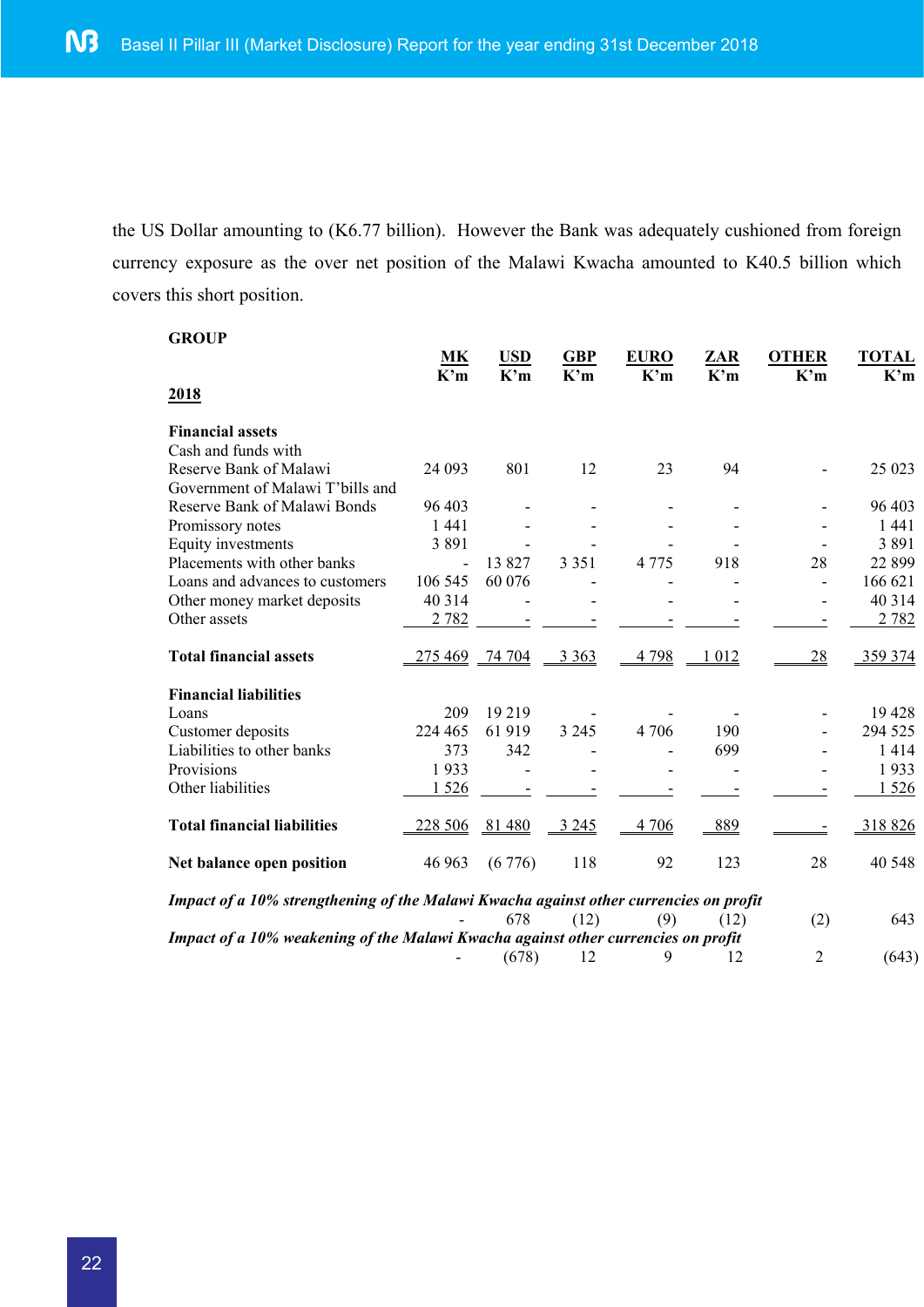#### **6.4. Capital Charge for Market**

The total capital set aside for market risk under the Standardized Approach was as follows;

| Capital Charge        | 2018  | 2017  |
|-----------------------|-------|-------|
|                       | (K'm) | (K'm) |
| Foreign Exchange Risk | 93    | 16    |
| <b>Equity Risk</b>    | 622   | 639   |
| Total                 | 715   | 655   |

The Bank has a comprehensive framework of limits that is used to control market risk exposures for different levels of reporting. The limits are reviewed at least annually or more frequently and adjusted when conditions of risk tolerances change. A summary of all breaches is reported to ALCO, ERCO and BRC.

#### **7. Operational risk**

The Bank defines Operational Risk as the risk of loss resulting from inadequate or failed internal processes, people, systems, and from external events. In accordance to Basel II risk categories, operational risk comprises of strategic risk, operational risk, compliance risk; and reputation risk.

#### **7.1. Management of Operational Risk**

The Board is responsible for approving broad business strategies and policies that govern or influence operational risks. The ERCO is responsible for implementing the operational risk strategy approved by the Board and for formulating and developing policies and procedures for identifying, measuring, monitoring and controlling operational risk.

The Bank's objectives is to manage operational risk so as to balance the avoidance of financial losses and damage to the Bank's reputation with overall cost effectiveness and avoid control procedures that restrict initiative and creativity. The primary responsibility for the development and implementation of control to address operational risk is therefore assigned to Senior Management within each business unit. This responsibility shall be supported by the Risk Division. The overall oversight of operational risk issues falls under the responsibility of the Operational Risk Function within Risk Division. A summary report, including any exceptions and remedial action taken, is submitted regularly to ERCO and BRC.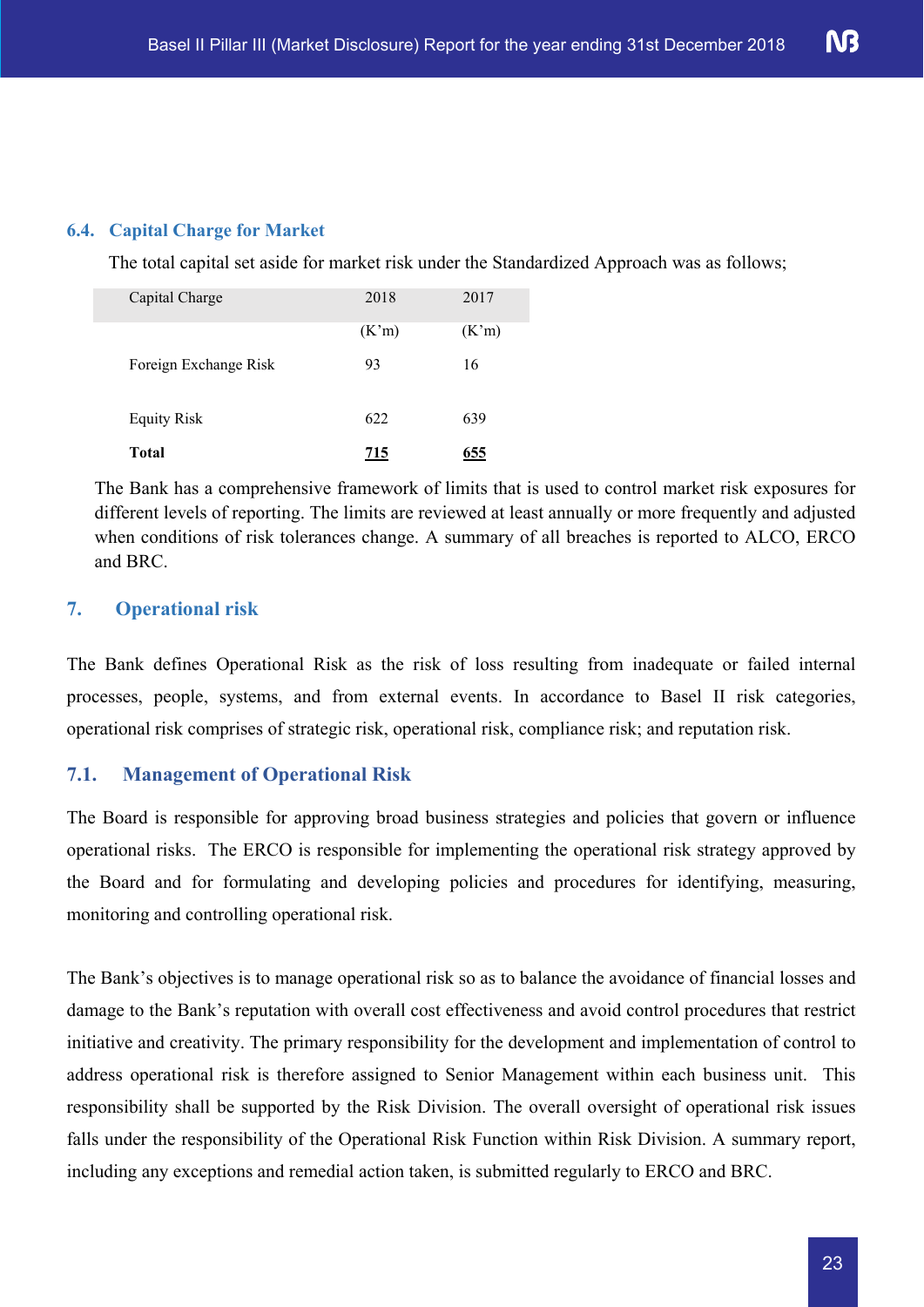#### **8. Stress and scenario testing**

#### **8.1. Stress and Scenario Testing**

The Bank has a comprehensive Stress and Scenario Testing Framework which is used, inter alia, to stress the base case projections and so assess the adequacy of the Bank's capital buffers and target ratios. The Bank conducts stress tests on a quarterly basis by applying various scenarios on its market risk exposures to ensure that the bank is capable of withstanding any stressed conditions.

#### **8.2. Stress frequency and scenarios**

The Bank's stress and scenario testing recognizes and estimates the potential volatility of its capital requirements and the base-case (expected) three-year business plan projections, including the key assumptions and sensitivities contained therein, which themselves are subject to fluctuation, and ultimately the adequacy of the Bank's capital buffers and target capital ratios.

#### **8.3. Stress Testing Results for the Year 2018**

Overall the Bank had a solid capital base during the year which was to sustain itself in a number of worst scenarios. Furthermore, overall the Bank improved in responding to a combination of macro-economic shocks during the year. On liquidity risk shocks the Bank remained constant as it was able to survive for 3 days. The Bank continues to monitor the structure of the Assets and Liabilities to ensure minimal mismatch so as to improve the liquidity base and the number of days in which the Bank would be liquid in the event of a run on deposits.

Notwithstanding, the bank was exposed to the impact of default of top five borrowers and increase in non-performing loans by sector which resulted in the ratios of regulatory requirement falling below the prescribed minimum. In order to manage capital risk, the Bank has embarked on implementation to Internal Rating approach for credit risk and Advanced Measurement Approach for operational risk. Implementation of these approaches is expected to result in improvement in capital ratios and improvement in the quantum of credit extended to or customers.